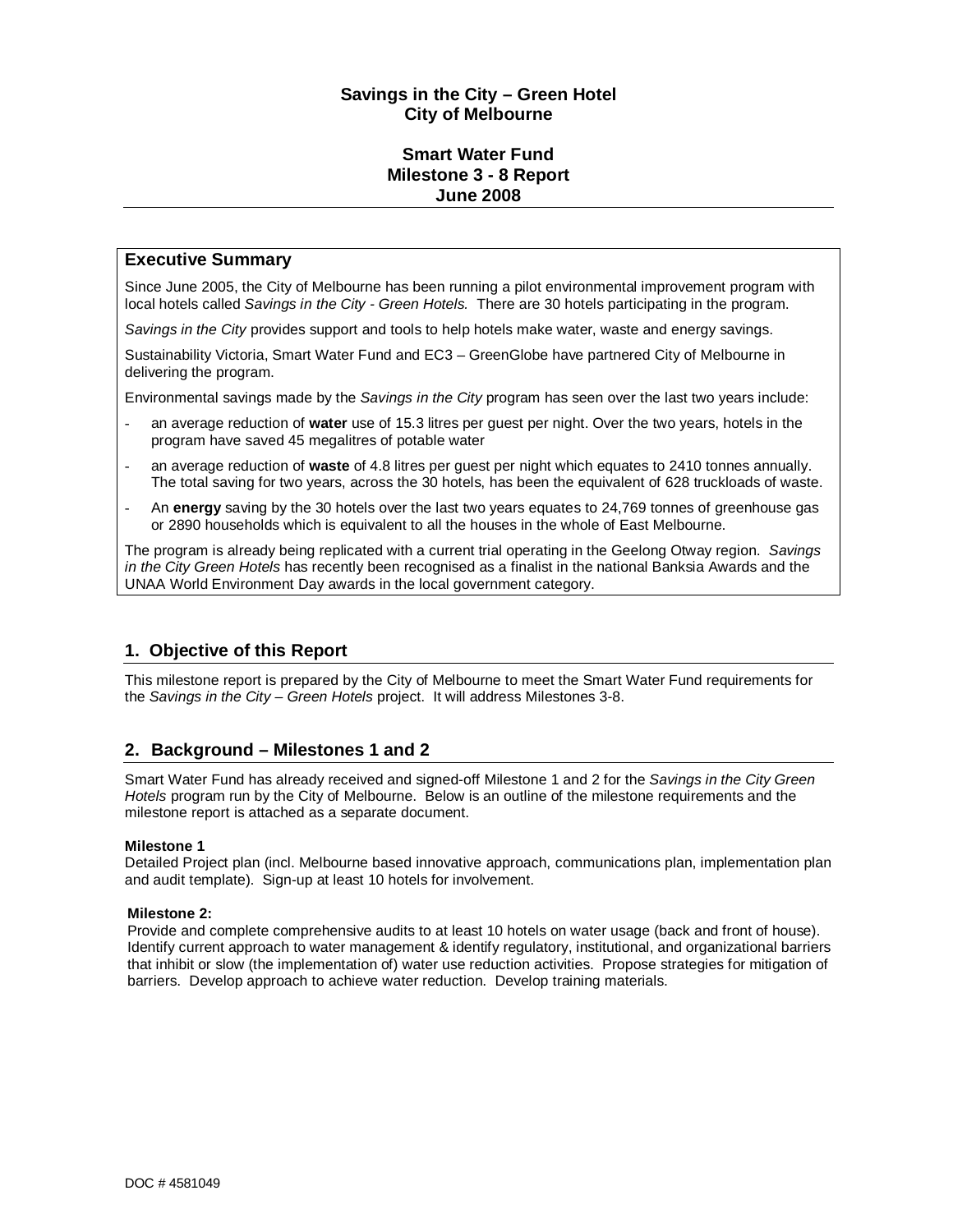# **3. Milestone 3**

#### *3.1 Development, test and refining of methods and tools for hotels to reduce their water use and increase their reuse potential.*

*Toolkits:* Council has developed water, waste and energy toolkits specifically for the accommodation sector based on the experiences of the *Savings in the City Green Hotels* program. The Toolkits seek to pass on the lessons learnt by *Savings in the City* about water, waste and energy efficient hotels, motels, serviced apartments and hostels. The Toolkits are a fundamental resource for the *Saving in the City* program. The Toolkits are freely available for **downloading** on Council's website.

*Case Studies:* Case studies have been developed to profile the achievements of leading hotels in making water, energy and waste savings as a part of the *Savings in the City* program. The case studies are used to promote the best-performing hotels, and to educate and motivate less performing hotels.

*Infrastructure Works:* Water saving initiatives implemented by hotels varies in capital expendere, payback periods and savings. An example of water saving initiatives includes:

- installation of in-line flow regulators;
- installation of smart water meters;
- installation of low-flow showerheads:
- replacing washing machines and dishwashers with more water and energy efficient models;
- water saving towel reuse option for quests; and
- 4 minute egg-timers in showers.

#### *3.2 Milestone Report with first draft of kit attached (to allow for comments refinements from SWF) to be completed by Grantee and approved by in the City Program*

A draft *Water Wise Hotels Toolkit* was sent to SWF for comment in early 2007 and has since been published.

#### *3.3 Conclusions and Recommendations*

Working closely with the hotel sector on a water saving program has demonstrated that the most effective initiatives are the simple ones. That is, saving water through flow restrictors, low flow showerheads, dual flush toilets and water-efficient laundry practices (whether on-site or off-site). These initiatives easily save 30-40% of water use while at the same time reduce water bills.

Keeping cooling towers efficient, and reducing fire sprinkler testing from weekly to monthly are more complex items to consider, but will also provide great water savings. For most hotels, seeking alternative water sources such as rainwater harvesting and greywater recycling is more complicated and it is best to instead concentrate efforts on fully exploring the above demand management measures first. The exception to this would be a hotel/motel with large grounds in which case rainwater and stormwater harvesting would be viable alternatives for keeping gardens healthy.

The technology for saving water is increasingly available and effective and the challenge now is to educate staff and guests to also change their behaviour to help save water. Hotel management also seeks clear advice on which technology to apply as too many options makes the decision difficult.

It is recommended that hotels across Victoria be provided with case studies and advice on technologies to reduce water demand and water bills on their premises. Perhaps a 'panel' of goods can be selected, or alternatively the hotel industry can use the products supported by water retailers (generally under their rebate program). Another option is for the hotel industry to partner with an organisation such as the Green Plumbers or Going Solar which has recommendations on the best technology available.

### **4. Milestone 4**

#### *4.1 Final version of Kit complete and distributed (to pilot hotels identified in Milestone No. 1) as a part of the Savings in the City Program.*

The *Water Wise Hotels Toolkit* has been produced and was launched and distributed on 29 May 2007 in conjunction with a training session for hotels run through the Australian Hotels Association (AHA) in partnership with the Smart Water Fund and Green Globe. The event focused on areas of opportunity to reduce water consumption, and technology available to facilitate this.

The *Water Wise Hotels Toolkit* was reinforced at the subsequent release and training session for the *Energy Wise Hotels Toolkit* on 3 December 2007which emphasised an integrated environmental management program for hotels.

The *Water Wise Hotels Toolkit* is available on the City of Melbourne website for download and limited hard copies can be requested from Council.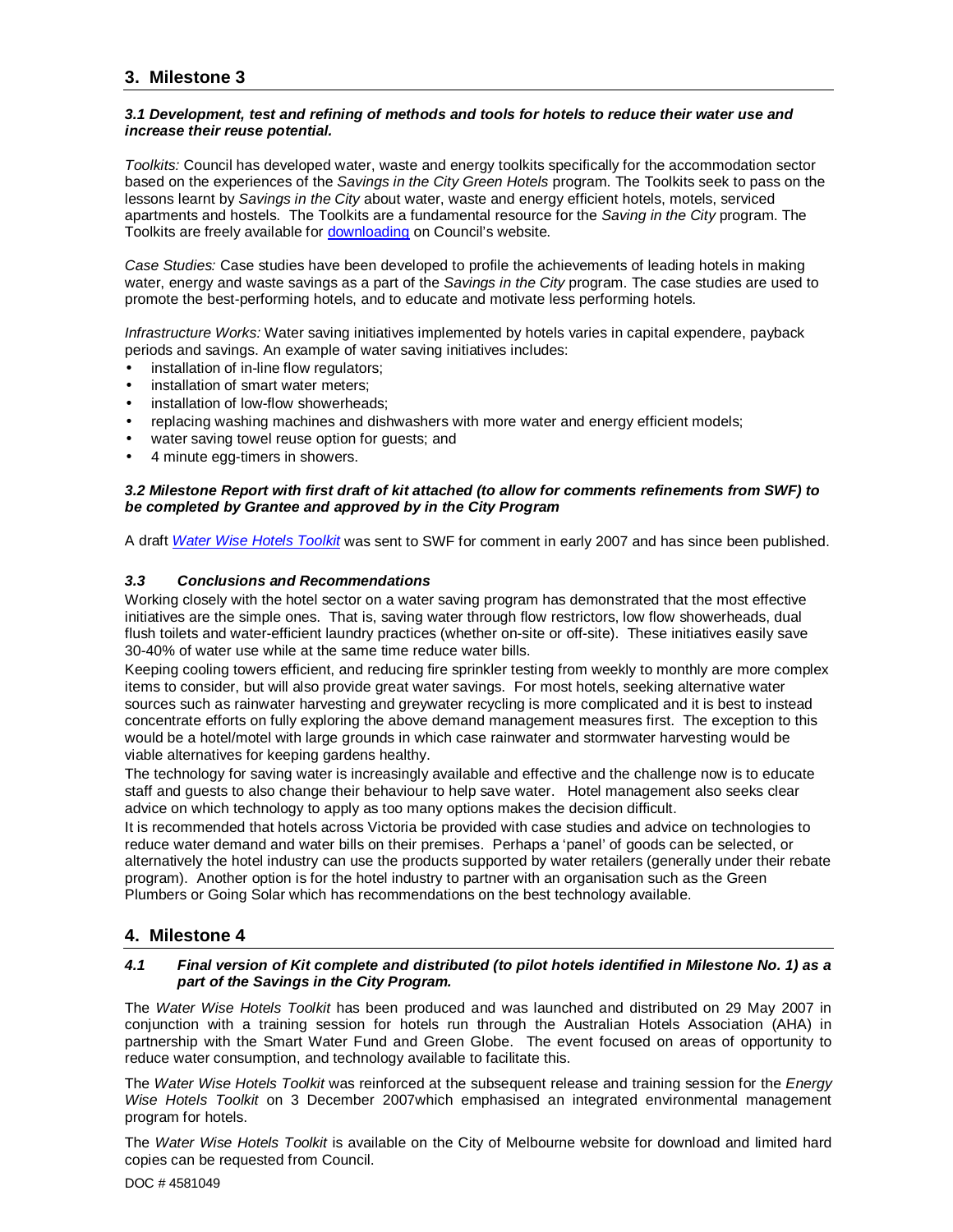#### *4.2 Conclusions and Recommendations*

The *Water Wise Hotels Toolkit* was finalised in May 2007 and distributed to all pilot hotels as part of an information seminar or through individual meetings.

It is recommended that toolkits be distributed through information seminars or by individual meetings with hotels to talk through the role of the toolkit. Mail out of the kit is not effective on its own as hotels do not make use of it (as was experienced with the earlier mail out of the *Waste Wise Hotels Toolkit).*

# **5. Milestone 5**

#### *5.1 Promotion of success / kit through HMAA, CWW, City of Melbourne.*

#### *Communications Plan*

A Communications Action Plan was funded and developed by the Smart Water Fund to set out opportunities to promote water wise actions by the hotel sector. Communications Action Plan is attached at Appendix 3.

#### *Information Seminars*

A Water Wise Hotels Seminar was held in May 2007 and was linked to the launch of the *Water Wise Hotels Toolkit.* The session was attended by approximately 70 delegates representing over 35 hotels from across greater Melbourne. Evaluation forms were filled out by almost half of the attendees with 92% of responses providing positive feedback on the value of the information provided and the quality of the presentation. Further details are provided at Appendix 1.

An Energy Wise Hotels Seminar was held in December 2007 and linked to the launch of the *Energy Wise Hotels Toolkit.* This session was used as a further opportunity to engage and educate regarding water savings in hotels. Details of this session are also found at Appendix 1.

#### *Website*

The City of Melbourne has developed a five level recognition system to show the progress of hotels in making environmental improvements. Hotels need to move from Level 1 to Level 5 to show the effort and achievements they have made in reducing water, waste and energy. The system is used to motivate hotels to make environmental improvements. Council then acknowledges the efforts and success of hotels initiatives through Council's website under the Hotel's progress table which is updated quarterly upon the release of the quarterly *Savings in the City Green Hotels* newsletter sent to all hotels and stakeholders. It is currently up to date.

The program has also received positive media coverage and communication. These include:

- Media articles in the Age; Travel Black Board and Travel Today.
- The World Sustainable Building (SB) Conference series, is the peak gathering of the world's leading technical experts and researchers on sustainable built environments. Under accommodation, SB08 encourages guests to use the *Savings in the City* hotels.
- Editorial in the AHA magazine in early 2007 and in the Our Hotel magazine in early 2008.

#### *Networks*

The HMAA and CWW have been assisting Council in the promotion of *Savings in the City* program by informing their members about the program, seminars and toolkits.

#### *5.2 Conclusions and Recommendations*

The production of the *Water Wise Hotels Toolkit* has filled a gap in the information available to hotels. It provides a basis for which hotels can consider water saving programs by taking them through the necessary steps to audit and understand water use. Hotels that have already made the commitment to be more sustainable will find the toolkit valuable.

Smart Water Fund owns the intellectual property behind the *Water Wise Hotels Toolkit* and has agreed along with City of Melbourne that it can be used by other organisations committed to running a green hotels program as long as due acknowledgement is given. To date, Geelong Otway Tourism has taken up this opportunity. This will help see the toolkit distributed beyond the hotels in the Savings in the City program.

It is recommended that the *Water Wise Hotels Toolkit* be made available to all hotels, under the branding of the organising body (tbd), with due acknowledgement to Smart Water Fund and City of Melbourne. It is also recommended that it be distributed as part of an environmental suite of toolkits covering at least water, waste and energy. Sustainability Victoria needs to be given due acknowledgement for the waste and energy toolkits.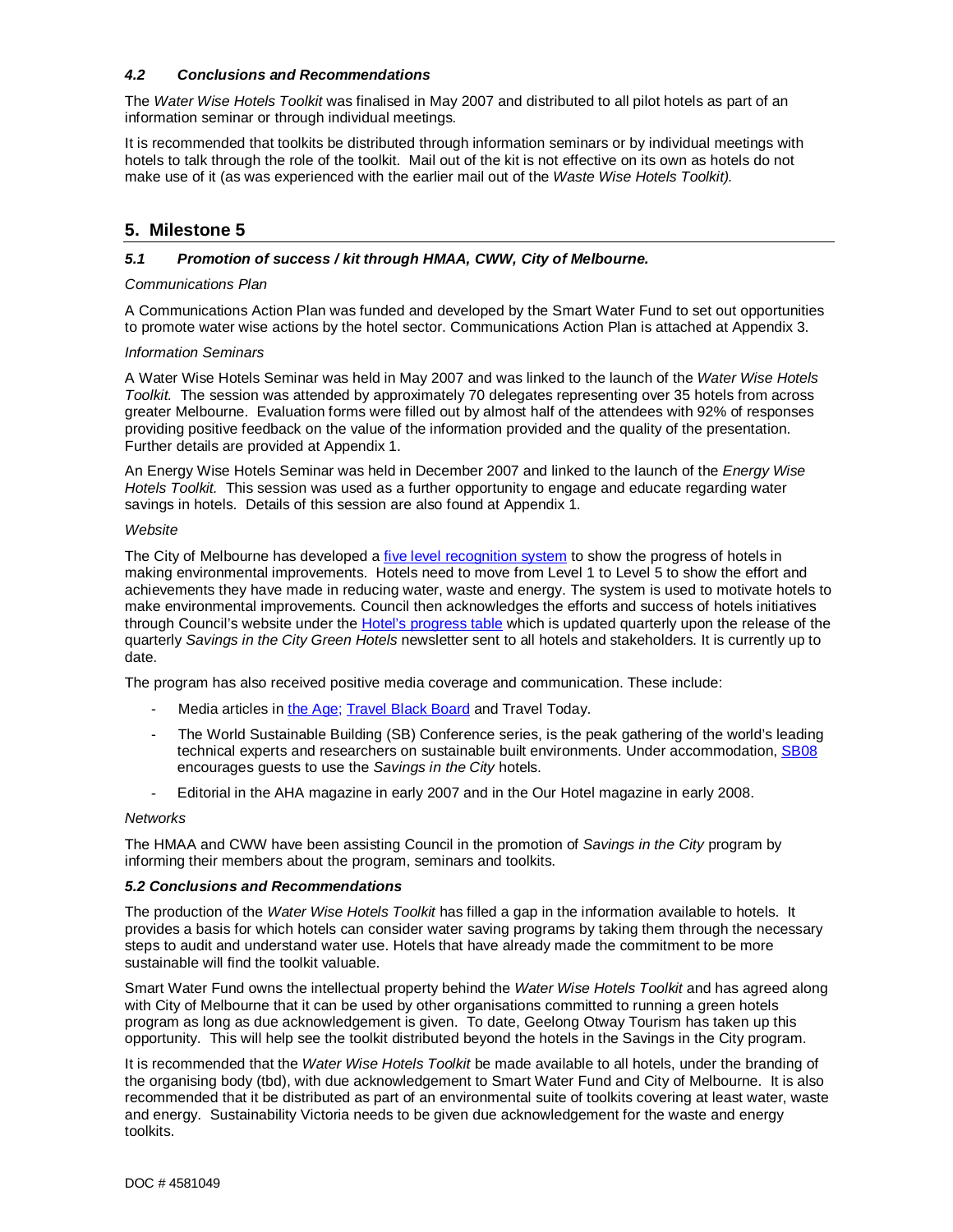# **6. Milestone 6**

#### *6.1 Evaluation*

The City of Melbourne engaged an independent consultant Metropolis Research Pty Ltd to conduct an evaluation of the *Saving in the City* program. The evaluation involved surveying participating hotels, partners, stakeholders and relevant external parties about the effectiveness of the *Savings in the City Green Hotels*  program.

Metropolis Research's evaluation concluded that:

*The Savings in the City program has been extremely successful in meeting its goals in terms of developing and implementing a program designed to improve sustainability outcomes in participating hotels.* 

*Aspects of the process such as the seminars and the audits were very well received by hotel respondents and stakeholders, who were very satisfied with their design, implementation and outcomes. Although there were some suggestions for improvement, no significantly negative feedback was received on any issue. In particular, the more complex aspects of the program such as the data reporting system and the rating ladder were judged positively by both hotel respondents and stakeholders.* 

*Officers at the City of Melbourne were judged to have performed very well in all aspects of their roles in relation to the Savings in the City program. Aspects of the Savings in the City website, which scored lower than other aspects of Council performance, were still rated highly overall.* 

*Stakeholders overwhelmingly felt that the Savings in the City program had an impact which extended beyond the hotels directly involved in the program. In addition, many hotel respondents have been successfully encouraged to take the next steps themselves in regards to improving sustainability in their organisations.* 

*There is considerable support for the idea of extending the Savings in the City program. It is perhaps a reflection on the success of the program in its current form that both stakeholders and hotels feel strongly that the program should remain in government hands, preferably local government.* 

The full evaluation report is provided as a separate document.

Annual data collection also records the progress of hotels in saving water, energy and waste as per the hotel bills. The recognition ladder also provides an evaluation of hotel commitment.

#### *6.2 Completion of evaluation audits on pilot hotel on water usage*

The *Savings in the City* program's water module commenced in August 2006, with ECS undertaking ten water audits for the pilot hotels including:

- 1. Quest on Bourke, 155 Bourke St
- 2. Saville City Suites, 133 Jolimont Rd
- 3. Pacific International Suites, 471 Little Bourke St
- 4. Radisson on Flagstaff, 380 William St
- 5. Batman's Hill on Collins, 623 Collins St
- 6. Mercure Grand Hotel, 195 Swanston St
- 7. RACV City Club, 501 Bourke St
- 8. Hotel Ibis, 15-21 Therry St
- 9. Hotel Ibis, 600 Little Bourke St
- 10. Unilodge on Flinders, 238 Flinders St

The audits identified water saving opportunities and implementation costs. These audits were completed in March 2007 and have helped formed the hotels water action plans. The audit for each hotel can be provided upon request.

#### *6.3 Provide audit model, services and kit for take-up by other hotels*

The *Water Wise Hotels Toolkit* has been developed to assist in the up-take of water saving initiatives. The Toolkit is designed to be used by hotel managers, chief engineers, food and beverage managers, house keeping and those responsible for staff training and work practices. It offers practical information for hotel, motels, serviced apartments and hotels on how to successfully integrate water conservation programs into the day-to-day management.

The Toolkit is based on wide research and information obtained from 10 water audits conducted on the pilot hotels.

The *Water Wise Hotel Toolkit* sets out the audit model and services that assist hotels and motels to undertake water saving initiatives. The *Toolkit* is available on the City of Melbourne website and widely publicised. A fact sheet is also provided on the website to help people find the *Toolkit* and consultants.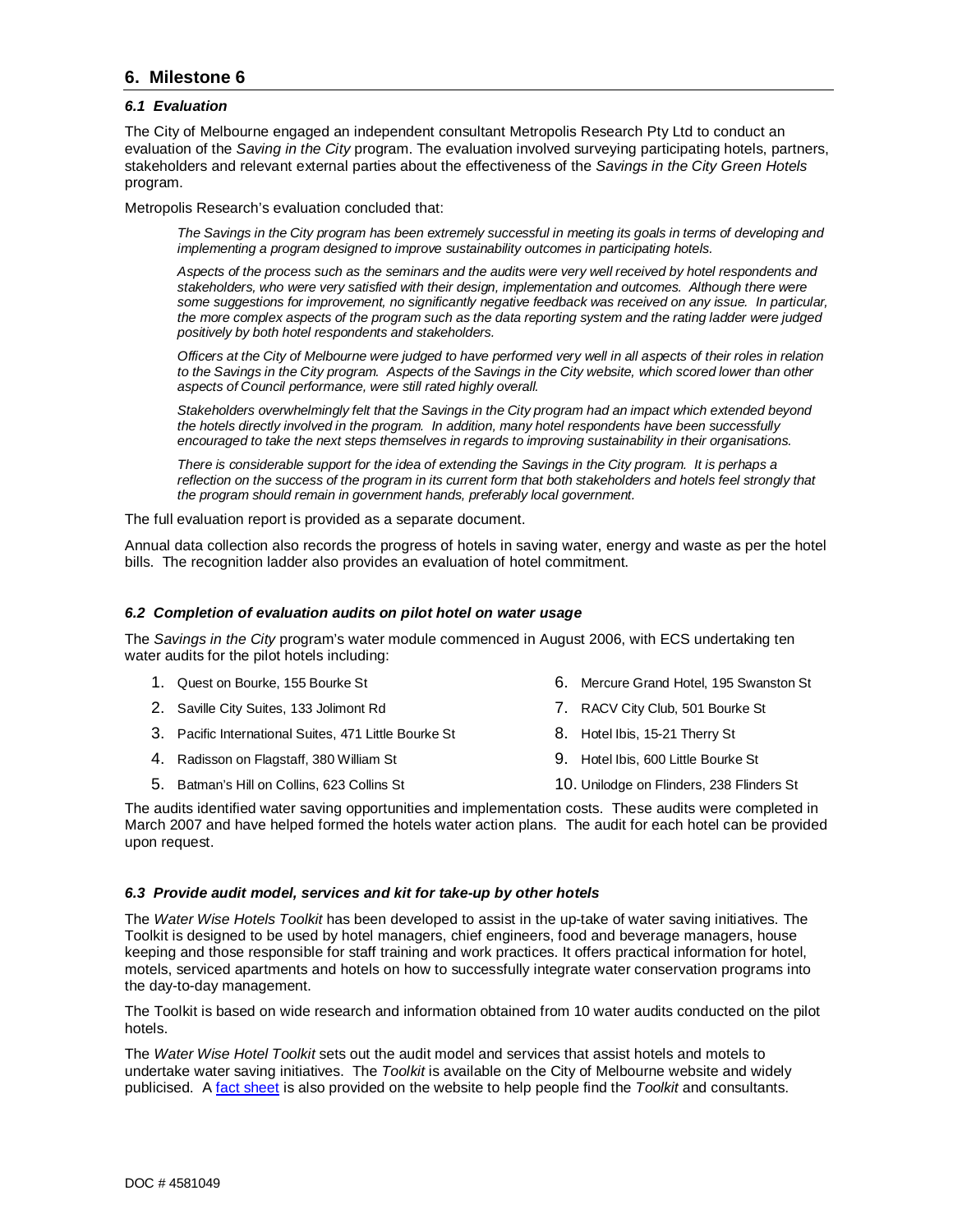#### *6.4 Investigate and assess the actual uptake of the program*

The *Savings in the City* program has continued to witness up-take of water saving initiatives from hotels. Over the past 2 years, the *Savings in the City* program has saved 45 megalitres of water.

To monitor the water savings made by the hotels in the *Savings in the City* program, consultant assistance was made available to the hotels to help teach them how to collate their quarterly water bills to show changes in water consumption. Advice is still available, however the primary tool is now the *Hotel Enviro Collator* spreadsheet developed for them. This data is set out anonymously at Appendix 2.

The water module commenced in Year 2 of the *Savings in the City* program in September 2006. Whilst some hotels have successfully implemented projects that have seen reductions in water use, not all hotels have focused greatly on this area.

The water module has produced much more varied savings than the energy and waste modules as only 12 hotels have made water savings, and 7 have increased their water usage (and 11 don't have full documentation). This will continue to be assessed with the upcoming audit of the 07/08 data to try and reconcile whether this is a water use issue, a data entry issue or leakage issues.

The City of Melbourne is committed to running the *Savings in the City Green Hotel* pilot program for three active years and will collect in fourth year of hotel water, waste and energy data at the end of 2008. Beyond these four annual audits, CoM has been educating and encouraging hotels to maintain their own annual audits to ensure good property management. It is considered that about half of the thirty hotels are showing enough initiative to keep this up.

Measurement of the take up of water initiatives is expressed through the hotel progress ladder which requires hotels to document their performance using the templates in the recognition system.

#### *6.5 Conclusions and Recommendations*

The evaluation of the program has drawn varied conclusions. These conclusions and recommendations are:

|    | Program<br>Component             | Conclusion                                                                                                                                                                                                                                                                                                                                                                                                                                                                                                                                                                                                                                                                       | Recommendation                                                                                                                                                                                                             |  |
|----|----------------------------------|----------------------------------------------------------------------------------------------------------------------------------------------------------------------------------------------------------------------------------------------------------------------------------------------------------------------------------------------------------------------------------------------------------------------------------------------------------------------------------------------------------------------------------------------------------------------------------------------------------------------------------------------------------------------------------|----------------------------------------------------------------------------------------------------------------------------------------------------------------------------------------------------------------------------|--|
| 1. | Program<br>management            | 'Well run' as independently assessed by participants and<br>stakeholders.                                                                                                                                                                                                                                                                                                                                                                                                                                                                                                                                                                                                        | Use current program model as much as<br>possible in any future 'ownership' of the<br>program by another organisation.                                                                                                      |  |
| 2. | Website                          | Should have higher profile, be easier to find, and show information<br>more clearly                                                                                                                                                                                                                                                                                                                                                                                                                                                                                                                                                                                              | Improve current website. Ensure any<br>future program has better website.                                                                                                                                                  |  |
| 3. | <b>Toolkits</b>                  | The toolkit is useful for those hotels that have made the decision to<br>be more sustainable in their practices. The toolkit is generally<br>transferable for other regions.                                                                                                                                                                                                                                                                                                                                                                                                                                                                                                     | Advise hotel industry of the toolkit and<br>its applicability/transferability.                                                                                                                                             |  |
| 4. | Measuring hotel<br>efforts       | Recognition templates require hotels to quantify their expected and<br>actual water savings. This has proved very hard to do due to the<br>variables in data and as a result most hotels are not as high on the<br>recognition ladder as they could be.                                                                                                                                                                                                                                                                                                                                                                                                                          | Modify recognition templates to make<br>them easier for hotels, and therefore<br>give hotels greater sense of<br>achievement and motivation.                                                                               |  |
|    |                                  | Measuring water savings through the annual collection of water bill<br>data has proved difficult for the hotels to commit to. Just over half<br>of the hotels have given the full three years of data.                                                                                                                                                                                                                                                                                                                                                                                                                                                                           |                                                                                                                                                                                                                            |  |
| 5. | Measuring hotel<br>water savings | Some hotels have made great water savings resulting in overall<br>savings, however many hotels have increased their water use. It is<br>unclear why there is such disparity of water use. Perhaps it is data<br>collection, billing methods, leaking pipes or other reasons.                                                                                                                                                                                                                                                                                                                                                                                                     | Await fourth year of data and assess<br>general patterns. Follow up on<br>potential leakage at any hotels.                                                                                                                 |  |
|    |                                  | The inconsistencies of water saving has resulted in lower<br>anticipated water conservation for the grant program. Initial<br>estimates referred to 15 ML saving per hotel with a potential of<br>1000ML saving for 67 hotels. This estimated was intended as a<br>saving over time as less than a third of the hotels actually use more<br>than 15ML per year. With the slower take up, it is considered that it<br>will take 12 years for the hotels to make an average 15 ML savings.                                                                                                                                                                                         | Link data management to new<br>requirement for businesses using more<br>than 10 ML/yr to do a WaterMAP.                                                                                                                    |  |
| 6. | Audits                           | Undertaking the ten audits on hotels did not result in these hotels<br>making greater water savings than the other hotels in the program.<br>Of the ten hotels:<br>two are performing at best practice level<br>٠<br>four reduced their water use<br>$\bullet$<br>three increased their water use<br>$\bullet$<br>three did not provide full follow up data.<br>In response to this, it is considered that providing a business with a<br>free water audit does not spur action of itself. The best way the<br>program has shown to spur action is through 'hand-holding' and<br>being in contact with hotels to encourage and give advice. This is<br>where the gains are made. | Continue to liaise with hotels to<br>encourage greater water savings.<br>Ensure future programs have a<br>dedicated program manager that can<br>make contact with hotels (as a better<br>use of funding then free audits). |  |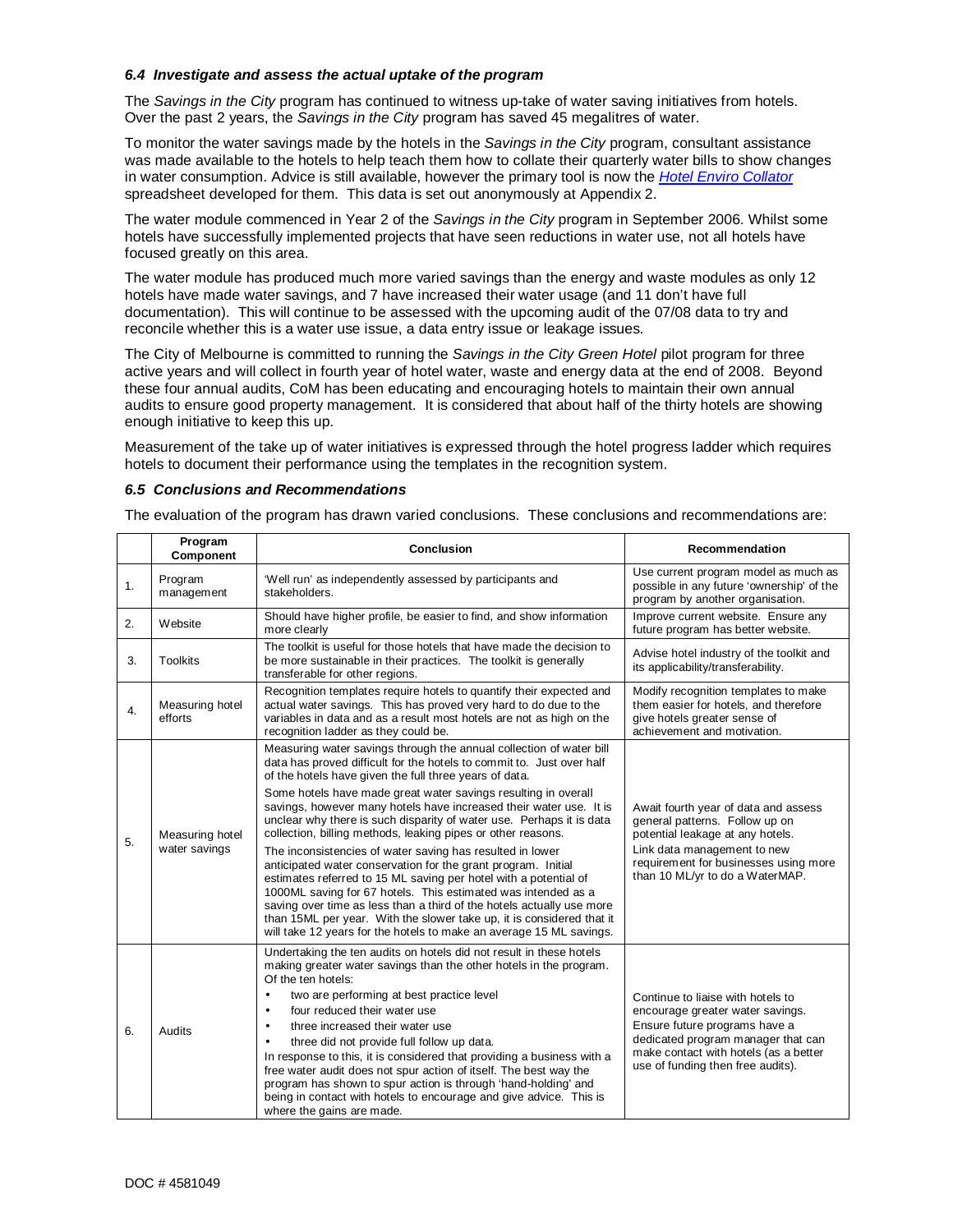# **7. Milestone 7**

#### *7.1 Document a strategy to enhance the uptake of water use reduction and increased reuse potential by Melbourne hotels, including recommendations for changes to regulatory barriers and requirements.*

The City of Melbourne considers that the *Savings in the City – Green Hotels* program has clearly demonstrated that it is an effective program to deliver water, waste and energy savings. In response to this, Council is seeking a future owner for the program that can implement it beyond the municipal boundaries of the City of Melbourne. Discussions are currently underway regarding these alternatives, and a trial expansion of the program commenced in June 2008 in the Geelong Otway region.

*Savings in the City Green Hotels* has also demonstrated that significant water savings can be made through demand reduction; however water re-use is not something that has proven easy to implement or clear as a business investment for hotels.

#### *7.2 Conclusions and Recommendations*

In terms of regulatory barriers, Council recommend the following regulatory barriers be changed:

- Mandate that weekly testing of fire sprinklers no longer be allowed. The Australian Standards, buildings and plumbing regulations have been modified to enable fire sprinklers to be tested monthly and/or the water be recirculated. The take-up of buildings in applying this is very slow. Mandating against weekly fire testing could save 450 megalitres of water across Victoria each year.
- Mandate maximum water efficiency for cooling towers Cooling towers form part of the air-conditioning system of many large hotels. They regularly consume between 10 to 25 percent of the total water used in a commercial building. Council is encouraging hotels to choose a service provider or maintenance provider that includes water consumption as a key performance indicator in their services and to consider using alternative waste sources such as recycled water, rainwater or stormwater in their cooling towers.
- Mandate that the purchase of water-cooled wok stoves no longer be allowed Wok stove burners generate high levels of heat. Water jets are installed to enable cooling water to flow across the cooktop to absorb this heat and prevent the stove from buckling, cooking and cleaning taps are generally left running. Waterless wok stoves are now available that save an average of 3200 litres per stove per day. Similar efficiencies can be gained for waterless steamers.
- Mandate smart water metering for large water users Water meters can monitor water consumption and assist in early leak detection and prevention. These 'meters' can automatically notify of leaks or even shut off water flow. All hotels can benefit from the installation of a smart water meter, as they will be able to view their current consumption volumes and patterns and make efforts to reduce this.

# **8. Milestone 8**

#### *Final report completed, including chapters on each milestone, conclusions, recommendations and executive summary.*

This report is considered to be the final report and recommendations are provided under each section.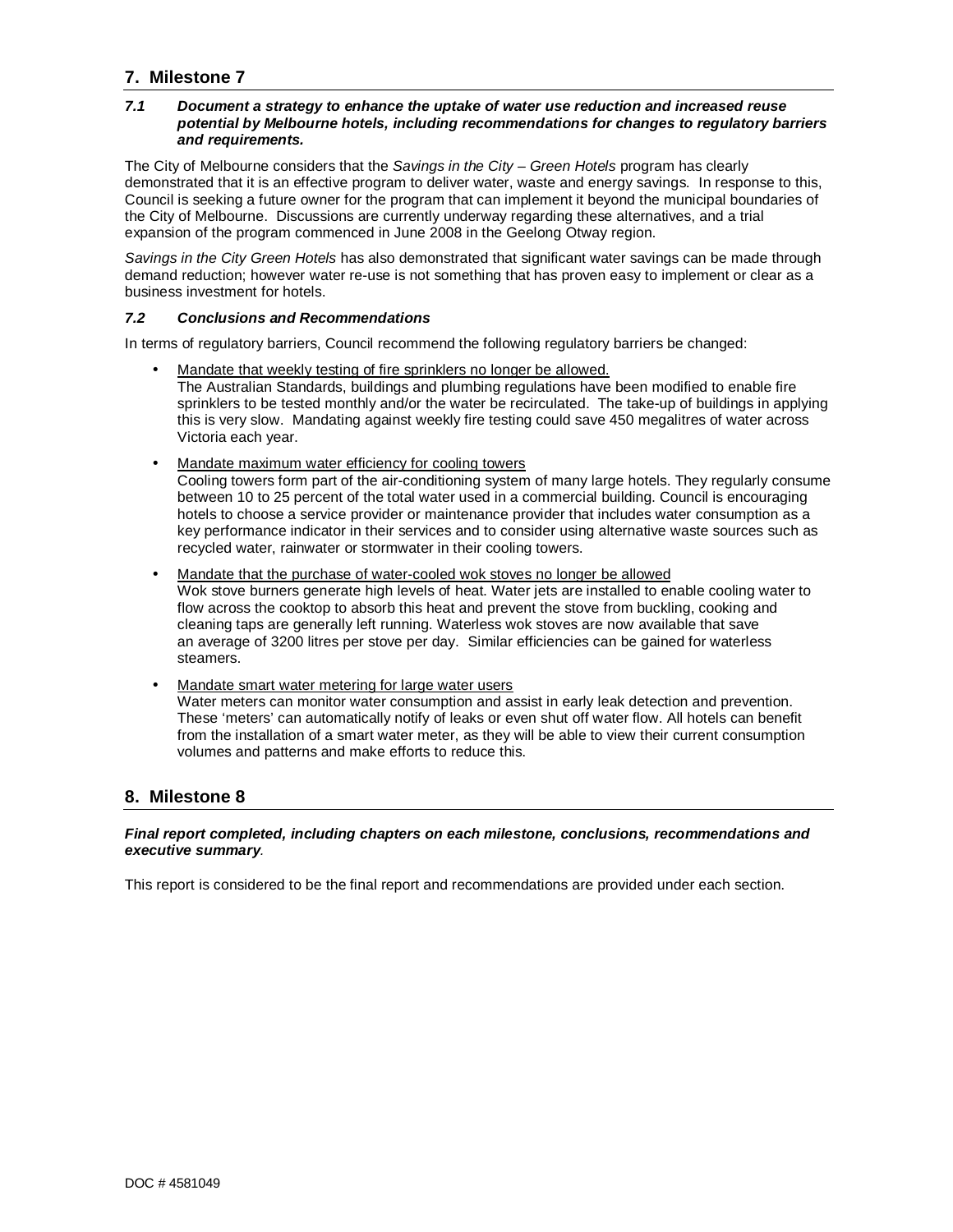### **Water Wise Hotels Seminar and Energy Wise Hotels Seminar Appendix 1**

A Water Wise Hotels Seminar was held in May 2007 and was linked to the launch of the *Water Wise Hotels Toolkit.* The session was attended by approximately 70 delegates representing over 35 hotels from across greater Melbourne.

The content of the session was carefully designed to provide succinct information that was practical to those attended. The primary sessions were:

- a summary of relevant information and statistics relating to water use in hotels;
- rundown of content and value of the *Water Wise Hotels Toolkit;*
- a 'tradeshow/consultation' format whereby a range of product suppliers were at hand to discuss water initiatives with attendees;
- inspiring case study from a leading Melbourne hotel.
- panel discussion allowing general questions and thoughts from the group.

Evaluation forms were filled out by almost half of the attendees with 92% of responses providing positive feedback on the value of the information provided and the quality of the presentation.

Positive feedback included:

- $informative clear$  and concise;
- good speakers;
- support for environmental management;
- topical;
- good contacts;
- case study very useful;
- motivational;
- relevant to hotels and individual

Critical feedback included the need to provide information that was less generalised. That is, different information for large and small hotels, for luxury and budget hotels etc.

The partners for this session were EC3 Global, Australian Hotels Association and the Smart Water Fund.

Evidence of the Water Wise Hotels Seminar is attached including invitation and agenda.



DOC # 4581049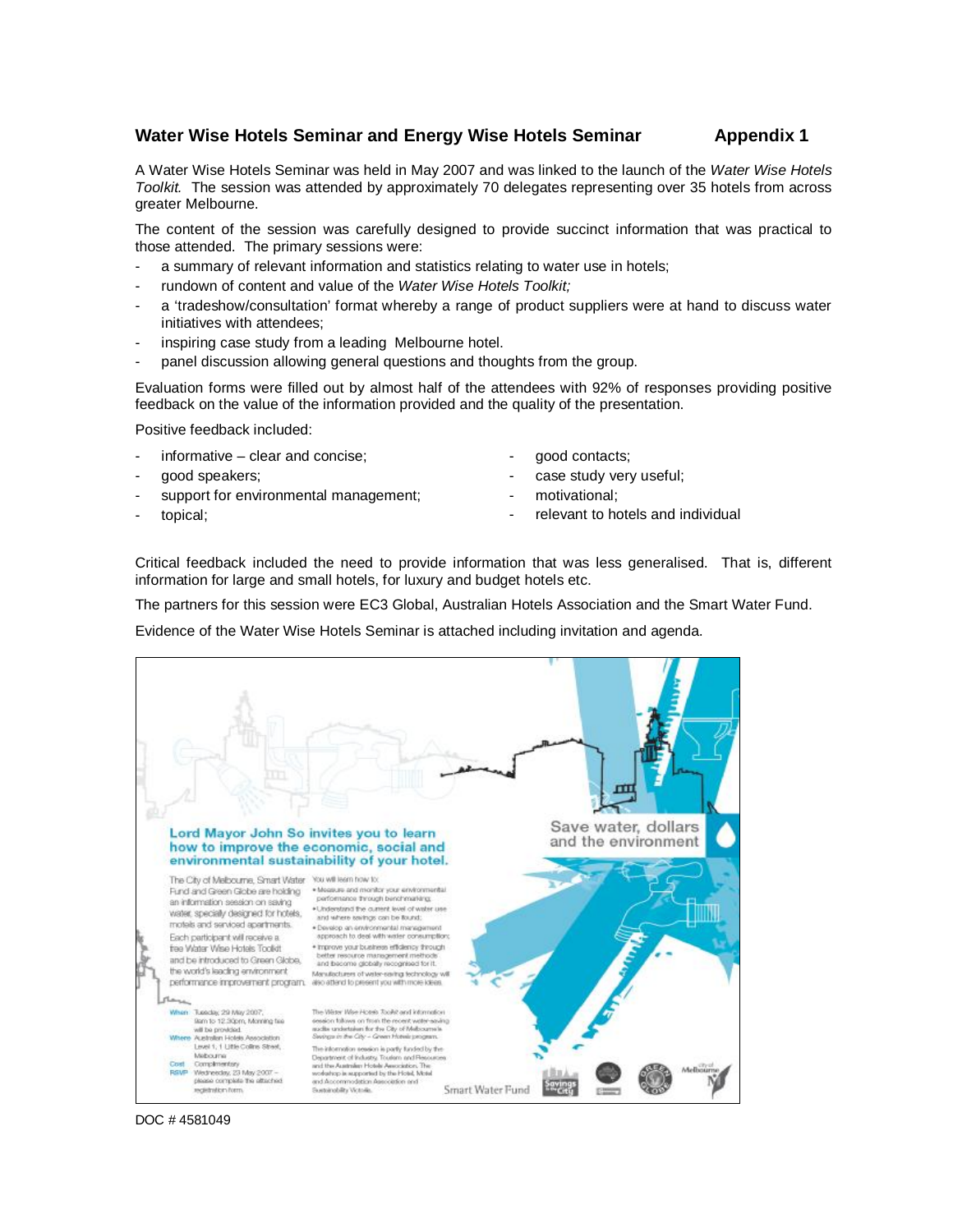# **"Water Wise Hotels" - Savings in the City**

 $Date - Tuesday 29<sup>th</sup> May 2007$ 

**Venue:** Australian Hotels Association (AHA)

#### **Key Messages:**

- o Find out how your hotel can improve the economic, social and environmental sustainability;
- o Find out about the new *Water Wise Hotels Toolkit* that is available for hotels to use;
- o Learn how other hotels are already making great water saving efforts;
- o Find out about different technology and infrastructure ideas;
- o Develop an environmental management approach within your organisation;
- o Improve your business efficiency through better resource management methods and become globally recognised for it.

#### **Communication Objectives:**

- o To have hotels motivated and knowledgeable about pursuing water efficiencies;
- o To have hotels aware of the *Water Wise Hotels Toolkit* and the *Savings in the City* program;
- o Gain feedback from hotels about barriers to achieving water efficiencies;
- o Gain feedback from hotels about future training needs;
- o Identify a framework for achieving sustainable tourism objectives.

#### **Target Audience:**

- o General Managers
- o Chief Engineers
- o Food and Beverage staff
- o Housekeeping staff.

#### **Information Session Partners:**

- o Smart Water Fund
- o Sustainability Victoria
- o Australian Hotels Association (Vic)
- o Hotels and Motels Association Australia (Vic)

o Green Globe

#### **Evaluation:**

- o Number of information session participants;
- o Survey results from information session:
- o Number of kits ordered by phone and email;
- o Number of *Savings in the City* participants reaching Level 2 recognition for water.

#### **Session Facilitator:**

Chris Robinson, Capire Consulting Group Pty Ltd

DOC # 4581049 **Event Organiser:** Sheridan Blunt, City of Melbourne, 9658 8429.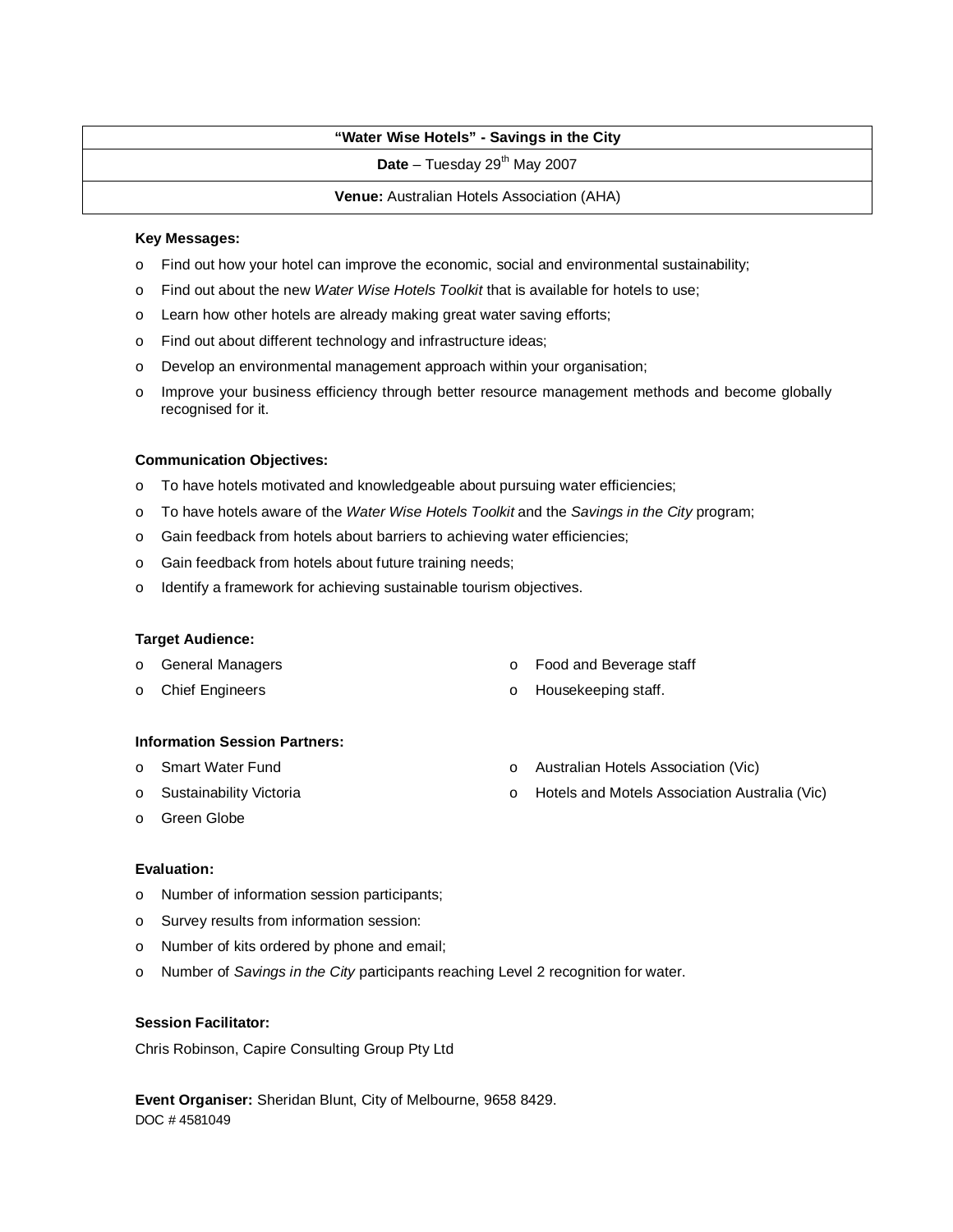|                                                                       | "Water Wise Hotels" - Savings in the City and Green Globe                                                                                                                                                                                                                                                                                                                                                                                                                                         |                                                                                                                                                                                                          |                                                     |  |  |  |  |  |
|-----------------------------------------------------------------------|---------------------------------------------------------------------------------------------------------------------------------------------------------------------------------------------------------------------------------------------------------------------------------------------------------------------------------------------------------------------------------------------------------------------------------------------------------------------------------------------------|----------------------------------------------------------------------------------------------------------------------------------------------------------------------------------------------------------|-----------------------------------------------------|--|--|--|--|--|
|                                                                       | Date: Tuesday 29 <sup>th</sup> May 2007: 9am - 12.30pm / Venue: AHA                                                                                                                                                                                                                                                                                                                                                                                                                               |                                                                                                                                                                                                          |                                                     |  |  |  |  |  |
| Session Facilitator - Chris Robinson, Capire Consulting Group Pty Ltd |                                                                                                                                                                                                                                                                                                                                                                                                                                                                                                   |                                                                                                                                                                                                          |                                                     |  |  |  |  |  |
|                                                                       | <b>Session</b>                                                                                                                                                                                                                                                                                                                                                                                                                                                                                    | <b>Presenter</b>                                                                                                                                                                                         | Time                                                |  |  |  |  |  |
| 1.                                                                    | Arrival and registration (Register; collect name badges, background info; handout Toolkit<br>Packages for participating hotels)                                                                                                                                                                                                                                                                                                                                                                   |                                                                                                                                                                                                          | $8.30 - 9.00$                                       |  |  |  |  |  |
| 2.                                                                    | Welcome<br>Official welcome from Industry group.                                                                                                                                                                                                                                                                                                                                                                                                                                                  | Brian Kearney, Chief<br>Executive Oficer, AHA                                                                                                                                                            | $9.00 - 9.05$<br>5 minutes                          |  |  |  |  |  |
| 3.                                                                    | 'Savings in the City" - A brief introduction<br><b>Outline:</b> Origin of program, Green Globe & partners, modules, achievements to date, future<br>activities.                                                                                                                                                                                                                                                                                                                                   | Cr John So<br>- Lord Mayor, CoM                                                                                                                                                                          | $9.05 - 9.10$<br>5 minutes                          |  |  |  |  |  |
| 4.                                                                    | Introduction to the Introduction Program<br>Outline: Acknowledge attendees; agenda for the day (i)Water Wise Toolkit (ii)Green Globe etc;<br>Role of Facilitator; Evaluation forms and Question forms; Feedback / summary of registration<br>"Survey"; General Questions and expectations for the day.                                                                                                                                                                                            | Chris Robinson,                                                                                                                                                                                          | $9.10 - 9.15$<br>5 minutes                          |  |  |  |  |  |
| 5.                                                                    | a) Where is water used in hotels?<br>General Findings from 10 audits - general references across to Toolkit and Potential Water<br><b>Conservation Measures</b><br>b) Introduction to the "Water Wise Hotels Toolkit" - main elements<br>ş<br>S.A.V.E.;<br>ş<br>Organisational, technological and behavioural change needed;<br>Personnel;<br>ş<br>ş<br>Audit; Balance, benchmarks, best practice;<br>ş<br>Cost benefit analysis;<br>ş<br>Service providers;<br>ş<br>Monitoring; and Fact Sheets. | Sheridan Blunt, CoM                                                                                                                                                                                      | $9.15 - 9.35$<br>20 minutes (inc<br>some questions) |  |  |  |  |  |
| 6.                                                                    | Hotel case study<br>What is the benefit of doing a water audit for my hotel?<br>Holiday Inn on Flinders because they have followed a good process of doing audit and<br>ş<br>action plan, and can be presented by General Manager;                                                                                                                                                                                                                                                                | Holiday Inn on<br>Flinders - Jason<br>Burnett (confirmed)                                                                                                                                                | $9.35 - 10.00$                                      |  |  |  |  |  |
| 7.                                                                    | Introduction to "Trade Show" format<br>MC to provide quick overview of the different "stands" and what they have / (PPT required);<br>invite all participants to rotate during the break: MC will give 1 min warnings during the break to<br>allow move to the next stand.                                                                                                                                                                                                                        | Chris Robinson, (MC<br>role here)                                                                                                                                                                        | 5 min                                               |  |  |  |  |  |
| 8.                                                                    | MORNING COFFEE and "TRADE SHOW" style - 30 minutes in total<br>Coffee / Refreshments over "products" in Trade Show format" technology presentations.<br>Jemflow – flow restrictors (Confirmed OK)<br>Š<br>Enware - Ultra Rinse Spraygun and "Micro Flow" tap system (Confirmed OK)<br>ş<br>Half A Teaspoon - Behaviour change program inc with shower timers (Confirmed OK);<br>ş<br>Water Guard - Gary Workman, Green Plumber<br>ş                                                               | Informally facilitated<br>activity where small<br>groups / individuals can<br>visit trade stands - each<br>group provided 8 min<br>presentations by trade<br>rep. Ops to touch and<br>look at technology | $10.00 - 10.40$<br>$\sim$ 30 to 40 minutes          |  |  |  |  |  |
| 9.                                                                    | A "Panel" discussion (Case Study Speakers and Industry Reps)<br>ş<br>Facilitated discussion / questions. Panel to comprise Hotel Case study speakers (2) and<br>Industry "Trade Show" reps (4): Panel to field questions; and test lessons, tips,<br>management styles, procedures etc<br>MC to introduce Jason Keating, Green Globe.<br>ş                                                                                                                                                        | Chris Robinson, (MC<br>role here)                                                                                                                                                                        | 10.40 - 11.00<br>20 minutes                         |  |  |  |  |  |
| 10.                                                                   | <b>Green Globe</b><br>Background and Overview<br>ş<br>ş<br>Benchmarks and Processes<br>ş<br>Benefits and actions and next steps required                                                                                                                                                                                                                                                                                                                                                          | Jason Keating, Green<br>Globe                                                                                                                                                                            | $11 - 11.45$<br>45 minutes                          |  |  |  |  |  |
| 11.                                                                   | <b>Group Plenary</b> discussion to canvas with whole group:<br>Behavioural change issues and obstacles;<br>ş<br>ş<br>Suggestions for "next steps" at participants organisations; and<br>Recap of learning vs. expectations from today.<br>ş                                                                                                                                                                                                                                                       | Chris Robinson, (MC<br>role here)                                                                                                                                                                        | 11.45-12.05<br>20 minutes                           |  |  |  |  |  |
| 12.                                                                   | <b>Summary and Questions</b><br>Contact details, Workshop Evaluation Forms / Feedback, next steps, close.                                                                                                                                                                                                                                                                                                                                                                                         | Chris Robinson /<br>CWW, SV, CoM                                                                                                                                                                         | 5 minutes 12.15 /<br>12.30 close                    |  |  |  |  |  |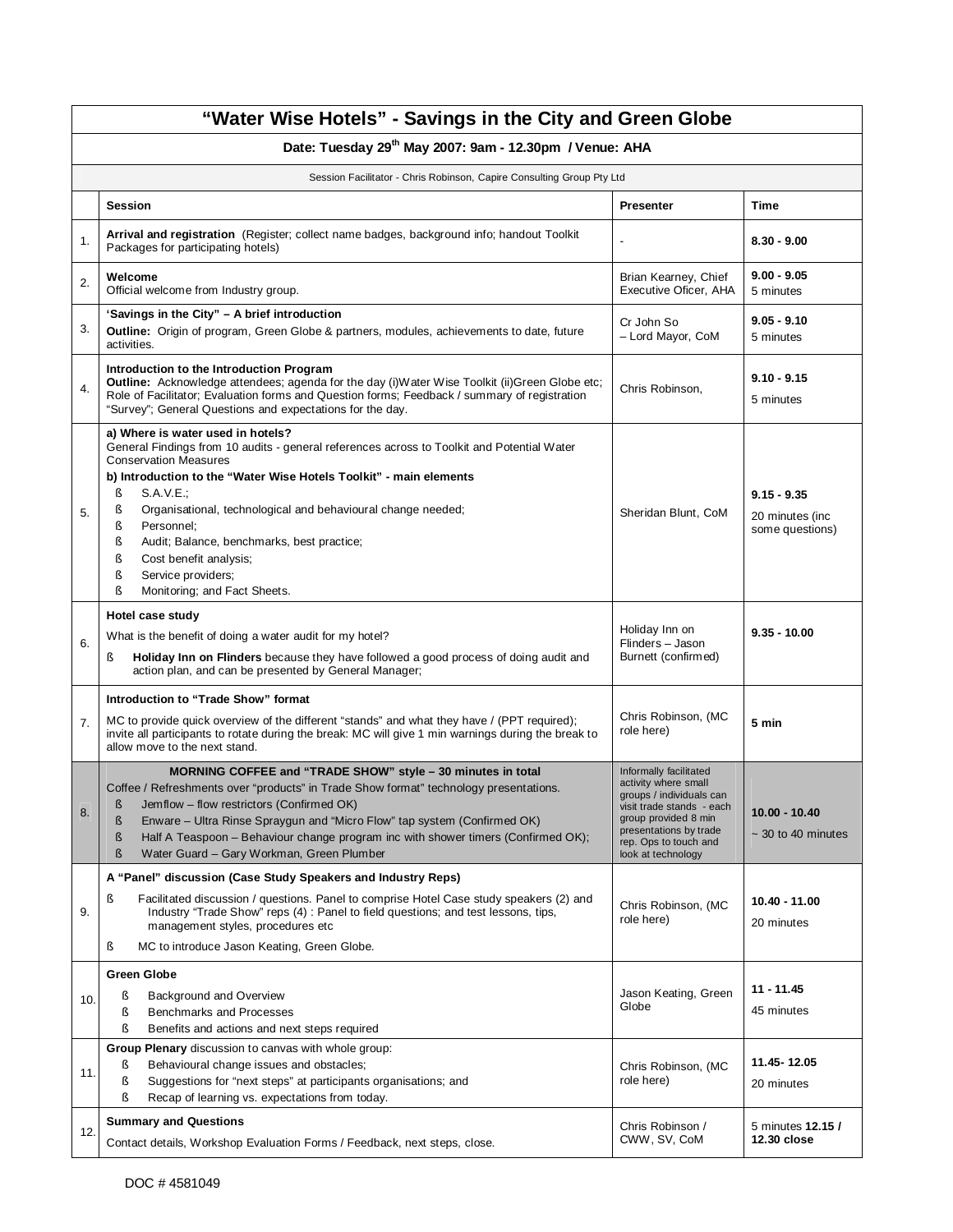The *Energy Wise Hotels Toolkit* was launched on 4 December 2007 by Cr Fraser Brindley at an associated information seminar attended by over 60 people from the hotel industry to large.

The information seminar provided information on how to use the toolkit, where energy is used in hotel along with technical advice on energy efficiency measures that can be undertaken by hotels. The seminar included a tradeshow / industry session which provided participants with an opportunity to receive a hands-on experience with new emerging technologies. The industry representatives were useful in answering technical questions.

The information seminar was successful in delivering information and connections to the hotel industry in relation to energy efficiency, whilst also promoting water and waste management.

100 copies of the *Energy Wise Hotels Toolkit* inserts were printed, and 80 of these were inserted into the remaining folders now holding all three kits: energy, water and waste. None of these hard copy kits remain, and the City of Melbourne will print an additional 100 copies.

Evidence of the Energy Wise Hotels Seminar is attached including invitation and agenda.

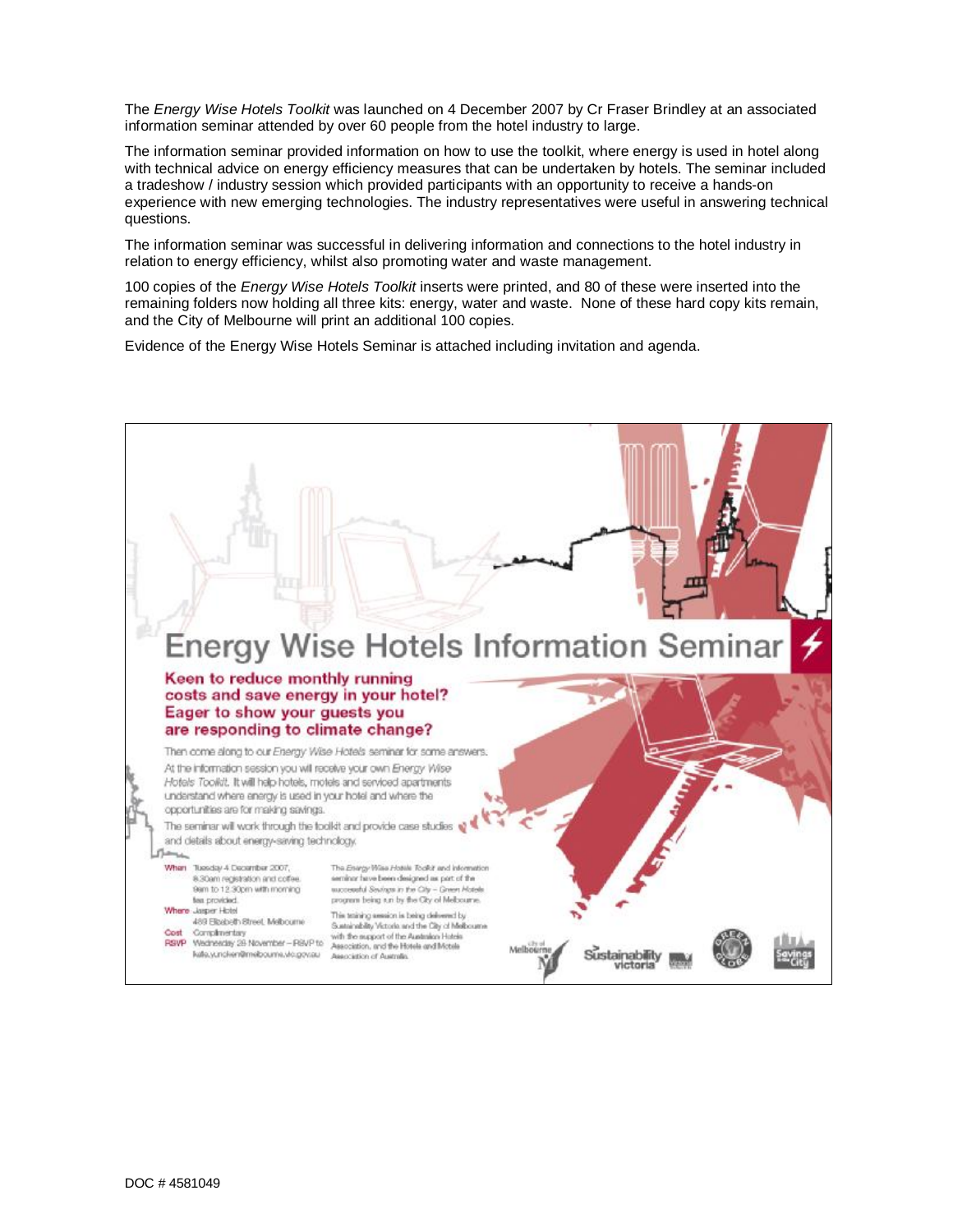|     | "Energy Wise Hotels" - Savings in the City and Green Globe                                                                                                                                                                                                                                                                                                                                                  |                                                                                                                                    |                                                      |  |  |  |  |  |
|-----|-------------------------------------------------------------------------------------------------------------------------------------------------------------------------------------------------------------------------------------------------------------------------------------------------------------------------------------------------------------------------------------------------------------|------------------------------------------------------------------------------------------------------------------------------------|------------------------------------------------------|--|--|--|--|--|
|     | Date: Tuesday 4 Dec 2007: 9am - 12.30pm / Venue: Jasper Hotel                                                                                                                                                                                                                                                                                                                                               |                                                                                                                                    |                                                      |  |  |  |  |  |
|     | Session Facilitator - Chris Robinson, Capire Consulting Group Pty Ltd                                                                                                                                                                                                                                                                                                                                       |                                                                                                                                    |                                                      |  |  |  |  |  |
|     | <b>Session</b>                                                                                                                                                                                                                                                                                                                                                                                              | <b>Presenter</b>                                                                                                                   | <b>Time</b>                                          |  |  |  |  |  |
| 13. | Arrival and registration (Register; collect name badges, background info; handout<br>Toolkit Packages for participating hotels)                                                                                                                                                                                                                                                                             |                                                                                                                                    | $8.30 - 9.00$                                        |  |  |  |  |  |
| 14. | Welcome<br>Official welcome On behalf of City of Melb, & Sustainability Victoria and with the<br>support of the Australian Hotels Association, and the Hotels and Motels Association<br>of Australia.                                                                                                                                                                                                       | <b>Councillor Fraser</b><br>Brindley, City of<br>Melbourne                                                                         | $9.00 - 9.05$<br>5 minutes                           |  |  |  |  |  |
| 15. | Introduction to the Program<br>Outline: Acknowledge attendees; agenda for the day. Energy Wise Toolkit. Role of<br>Facilitator; Evaluation forms and Question forms; Feedback / summary of registration<br>"Survey"; General Questions and expectations for the day.                                                                                                                                        | Chris Robinson,<br>Capire                                                                                                          | $9.05 - 9.10$<br>5 minutes                           |  |  |  |  |  |
| 16. | Introduction to the "Energy Wise Hotels Toolkit" - link to other toolkits                                                                                                                                                                                                                                                                                                                                   | Sheridan Blunt                                                                                                                     | $9.10 - 9.20$                                        |  |  |  |  |  |
| 17. | Where is energy used in hotels?<br>General Findings from 10 audits - general references across to Toolkit and Potential<br><b>Energy Conservation Measures</b>                                                                                                                                                                                                                                              | Anwar Ahmed,<br>Enman                                                                                                              | $9.20 - 10.05$<br>30 minutes plus<br>10 minutes Q's) |  |  |  |  |  |
| 18. | What is a carbon neutral hotel?                                                                                                                                                                                                                                                                                                                                                                             | Sheridan Blunt                                                                                                                     | $10.05 - 10.10$                                      |  |  |  |  |  |
| 19. | Introduction to "Trade Show" format<br>MC to provide quick overview of the different "stands" and what they have; invite all<br>participants to rotate during the break: MC will give 1 min warnings during the break<br>to allow move to the next stand.                                                                                                                                                   | Chris Robinson,<br>(MC role here)                                                                                                  | $10.10 - 10.20$                                      |  |  |  |  |  |
| 20. | MORNING COFFEE and "TRADE SHOW" style - 30 minutes in total<br>Coffee / Refreshments over "products" in Trade Show format" technology<br>presentations.<br>Lighting - AC Techart Electronics Pty Ltd<br>§.<br>Variable Speed Drive - Danfoss Australia<br>ş<br>Ş<br>Building Management Control Systems and Automation Solution -<br>Environmental Control Services Group (ECS)<br>Water - Caroma Dorf<br>ş | Small groups /<br>individuals can visit<br>trade stands $-8$<br>min presentations<br>by trade rep. Ops<br>to look at<br>technology | $10.20 - 10.50$<br>$~20$ to 40<br>minutes            |  |  |  |  |  |
|     | Hotel case studies                                                                                                                                                                                                                                                                                                                                                                                          |                                                                                                                                    |                                                      |  |  |  |  |  |
| 21. | What is the benefit of doing an energy audit for my hotel?<br><b>Pacific International Suites</b><br>ş.                                                                                                                                                                                                                                                                                                     | General Manager,<br>Peter Jannsen                                                                                                  | $10.50 - 11.20$                                      |  |  |  |  |  |
|     | <b>Miami Hotel Melbourne</b><br>ş                                                                                                                                                                                                                                                                                                                                                                           |                                                                                                                                    |                                                      |  |  |  |  |  |
| 22. | A "Panel" discussion (Case Study Speakers and Industry Reps)<br>Facilitated discussion / questions. Panel to comprise Hotel Case study<br>ş<br>speakers (2) and Industry "Trade Show" reps (4) : Panel to field questions;<br>and test lessons, tips, management styles, procedures etc (refer to Future<br>Melbourne)                                                                                      | Chris Robinson,<br>(MC role here)                                                                                                  | $11.20 - 11.40$<br>25 minutes                        |  |  |  |  |  |
| 23. | Group Plenary discussion to canvas with whole group:<br>Behavioural change issues and obstacles;<br>ş<br>Suggestions for "next steps" at participants organisations; and<br>ş<br>Recap of learning vs. expectations from today.<br>ş                                                                                                                                                                        | Chris Robinson,<br>(MC role here)                                                                                                  | $11.40 - 12.00$<br>20 minutes                        |  |  |  |  |  |
| 24. | <b>Summary and Questions</b><br>Contact details, Workshop Evaluation Forms / Feedback, next steps, close.                                                                                                                                                                                                                                                                                                   | Chris Robinson /<br>CWW, SV, CoM                                                                                                   | 5 minutes<br>12.05 close                             |  |  |  |  |  |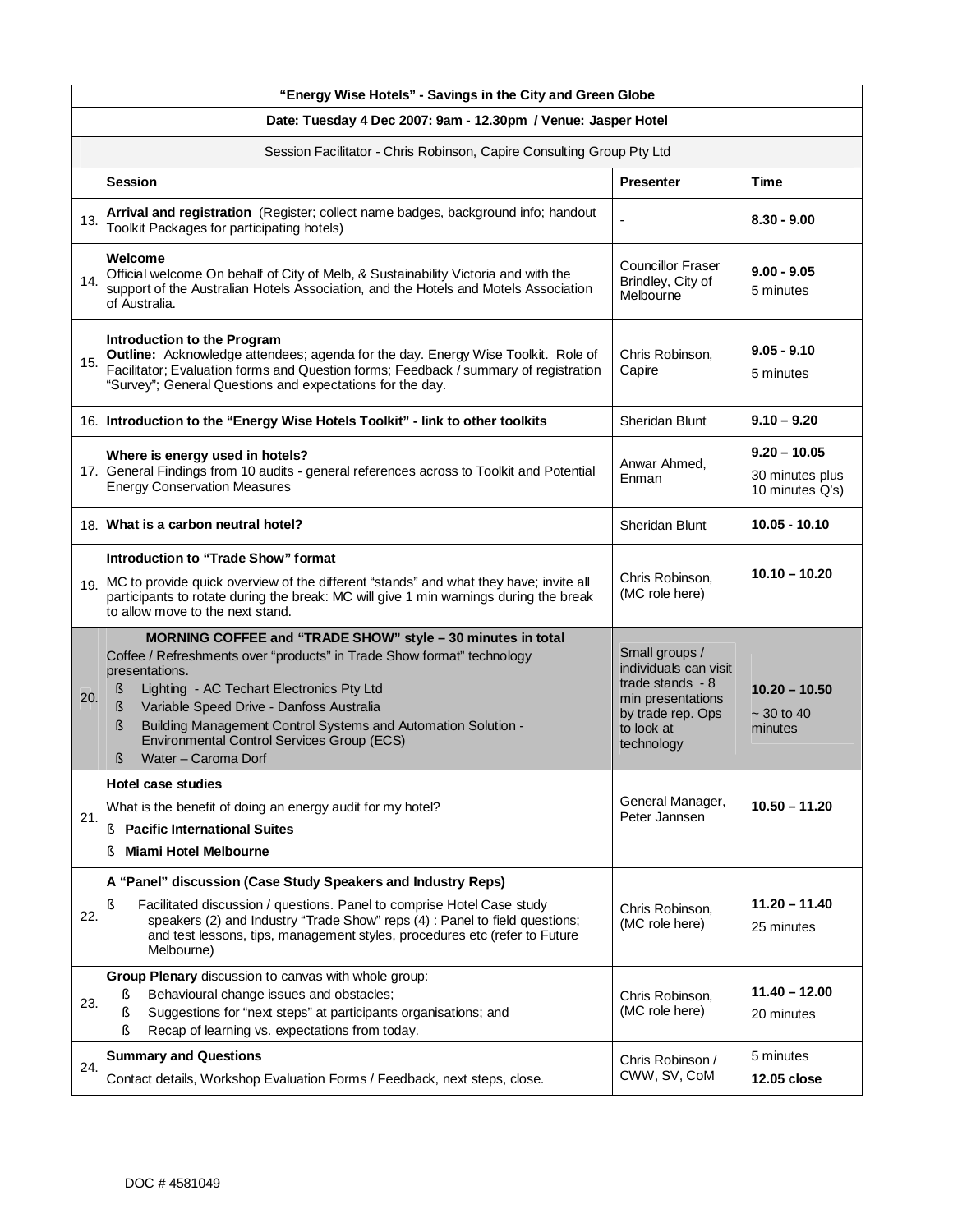# **Savings in the City Green Hotels – Water Conservation Results Appendix 2**

|                | Savings in the City Hotels |                   |                   | Water             |                    |                      |               |                           |                           |                  |                      |  |
|----------------|----------------------------|-------------------|-------------------|-------------------|--------------------|----------------------|---------------|---------------------------|---------------------------|------------------|----------------------|--|
|                |                            | <b>First Year</b> |                   |                   | <b>Second Year</b> |                      |               | <b>Third Year</b>         |                           |                  |                      |  |
|                | Hotel                      | Water L/gn        | Water<br>Ranking  | Water L/gn        | Water<br>Ranking   | Change in<br>Ranking | Water<br>L/gn | % Reduction<br>$2$ to $3$ | % Reduction<br>$1$ to $3$ | Water<br>Ranking | Change in<br>Ranking |  |
| $\mathbf{1}$   |                            |                   |                   |                   |                    |                      | 119           | <b>NA</b>                 | <b>NA</b>                 |                  |                      |  |
| $\mathbf 2$    |                            |                   |                   | 192.2             | $\overline{7}$     | $\mathbf 0$          | #DIV/0!       | #DIV/0!                   | #DIV/0!                   |                  |                      |  |
| 3              |                            | 108.8             | $\mathbf{1}$      | 163.2             | 5                  | $(+50%) -4$          | 147           | 10%                       | $-35%$                    |                  |                      |  |
| $\overline{4}$ |                            |                   |                   |                   |                    | 0                    | 519           | #DIV/0!                   | #VALUE!                   |                  |                      |  |
| $\,$ 5 $\,$    |                            | 595.3             | 21                | 562.8             | 22                 | $(-6%) -1$           | 377           | 33%                       | 37%                       |                  |                      |  |
| 6              |                            | 174.7             | 6                 |                   |                    | 0                    | #DIV/0!       | #DIV/0!                   | #DIV/0!                   |                  |                      |  |
| $\overline{7}$ |                            |                   |                   | No data supplied. |                    | $\mathbf 0$          | 587           | #DIV/0!                   | #VALUE!                   |                  |                      |  |
| 8              |                            | 518.96            | 20                | 508.36            | 21                 | $(-2%) -1$           | 614           | $-21%$                    | $-18%$                    |                  |                      |  |
| 9              |                            | 505.2             | 19                | 505.98            | $19*$              | $(+0.15%)$           | #DIV/0!       | #DIV/0!                   | #DIV/0!                   |                  |                      |  |
| 10             |                            | 377.0             | 18                | 370.6             | 20                 | $(-1.7%) -1$         | 261           | 30%                       | 31%                       |                  |                      |  |
| 11             |                            | 147.4             | 3                 | 126.8             | $\mathbf{1}$       | $(-14%) +2$          | 153           | $-20%$                    | $-4%$                     |                  |                      |  |
| 12             |                            | 208.0             | 9                 | 245.7             | 12                 | $(+18%) -3$          | 246           | 0%                        | $-18%$                    |                  |                      |  |
| 13             |                            | 275.7             | 13                | 268.8             | 17                 | $(-2.5%) -4$         | 422           | $-57%$                    | $-53%$                    |                  |                      |  |
| 14             |                            | 236.4             | 11                | 262.1             | 15                 | $(+10.9%) -4$        | #DIV/0!       | #DIV/0!                   | #DIV/0!                   |                  |                      |  |
| 15             |                            |                   |                   | 344               | 18                 | $\mathbf 0$          | #DIV/0!       | #DIV/0!                   | #DIV/0!                   |                  |                      |  |
| 16             |                            | 208.8             | 10                | 218.3             | 10                 | $(+4.5%)$ 0          | 162           | 26%                       | 23%                       |                  |                      |  |
| 17             |                            | 172.4             | 5                 | 157.9             | $\overline{4}$     | $(-8.4\%) + 1$       | 169           | $-7%$                     | 2%                        |                  |                      |  |
| 18             |                            | 183.6             | 8                 | 193.5             | 8                  | $(+5.4%)$ 0          | 202           | $-4%$                     | $-10%$                    |                  |                      |  |
| 19             |                            | 316.2             | 14                | 267.6             | 16                 | $(-15.4%) -2$        | 272           | $-2%$                     | 14%                       |                  |                      |  |
| 20             |                            |                   | No data supplied. | 83.50             |                    | $\mathbf 0$          | #DIV/0!       | #DIV/0!                   | #VALUE!                   |                  |                      |  |
| 21             |                            | 241.2             | 12                | 246.3             | 13                 | $(+2.1\%) +1$        | 200           | 19%                       | 17%                       |                  |                      |  |
| 22             |                            | 167.0             | $\overline{a}$    | 183               |                    | $\pmb{0}$            | 172           | 6%                        | $-3%$                     |                  |                      |  |
| 23             |                            |                   |                   | 364.8             | 19                 | $\mathbf 0$          | #DIV/0!       | #DIV/0!                   | #DIV/0!                   |                  |                      |  |
| 24             |                            | 331.9             | 16                | 260.1             | 14                 | $(-21.6%) +2$        | 178           | 31%                       | 46%                       |                  |                      |  |
| 25             |                            | 324.8             | 15                | 240.2             | 11                 | $(-26%) +4$          | 279           | $-16%$                    | 14%                       |                  |                      |  |
| 26             |                            | 180.4             | $\overline{7}$    | 171.4             | 6                  | $(-5%) + 1$          | 167           | 2%                        | 7%                        |                  |                      |  |
| 27             |                            |                   | No data supplied. | 49.90             |                    | $\mathbf 0$          | #DIV/0!       | #DIV/0!                   | #VALUE!                   |                  |                      |  |
| 29             |                            | 154.2             | $\overline{4}$    | 135.7             | $\overline{2}$     | $(-12%) +2$          | 129           | 5%                        | 16%                       |                  |                      |  |
| 30             |                            | 355.6             | 17                | 209.35            | 9                  | $(-41.1\%) +9$       | 203           | 3%                        | 43%                       |                  |                      |  |
| 31             |                            |                   |                   | 139               | 3                  | $\pmb{0}$            | 203           | $-46%$                    | #DIV/0!                   |                  |                      |  |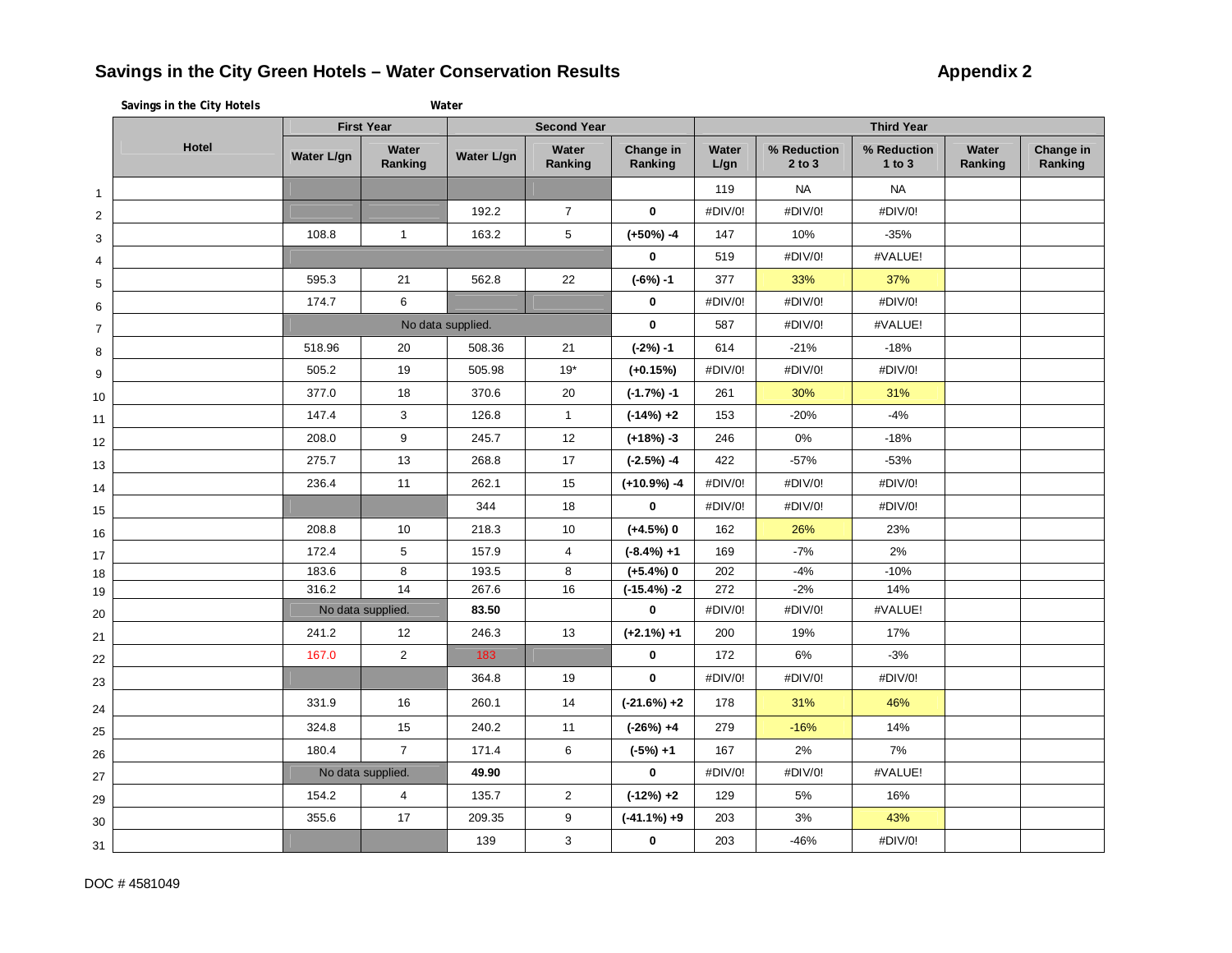# **Appendix 3**

# **DRAFT Project Communications Action Plan**

**Communications implementation to be managed by Fenton Communications** 

| <b>Project title:</b>        | Savings in the City - Water Wise Hotels                                                          |
|------------------------------|--------------------------------------------------------------------------------------------------|
| <b>Project contact:</b>      | Sheridan Blunt, Melbourne City Council,<br>phone 03 9658 8429, email sheblu@melbourne.vic.gov.au |
| <b>Project organisation:</b> | Melbourne City Council                                                                           |

**Project description:** Develop and implement a pilot environmental improvement program for hotels that will enable them to review and benchmark their current level of environmental performance; identify priority issues; and cost-effectively take action to conserve water. The program will include the development of an auditing process and rating scheme, as well as a water-wise kit and reference guide, to help hotels improve their water efficiency. It is envisaged that this model will ultimately be transferable to other industry sectors in Melbourne.

### **Audience(s):**

#### **Primary**

- Participating hotels and Melbourne hotels, including staff
- Hotel and accommodation industry associations
- Hotel guests (domestic and international)
- Trade and general media
- Water industry

#### **Secondary**

• General public

#### **Partners**

• City of Melbourne, Smart Water Fund

#### **Stakeholders**

- Minister for Water, Minister for Tourism
- Lord Mayor and City of Melbourne Councillors

**Note:** The actions recommended here include activities put forward in the existing communications program developed by City of Melbourne.

Water-Wise Kit and all communication materials to be co-branded by the City of Melbourne and Smart Water Fund.

City of Melbourne will project manage the Communications Plan and liaise with Smart Water Fund on all media elements, involving Ministers and Lord Mayor involvement. City of Melbourne to acknowledge SWF on all media and communication materials.

Materials such as case studies developed by SWF for their website to acknowledge City of Melbourne and include City of Melbourne logo and Savings in the City visual device. Outputs to be produced by the City of Melbourne

- Water-Wise Kit
- Savings in the City Reference Folder
- Case studies
- Media releases
- Flyers for hotel guests
- Signage for Hotels Fovers
- **Briefing sessions for hotel**



Our Water Our Future Victoria **Wetprian Government Initiative**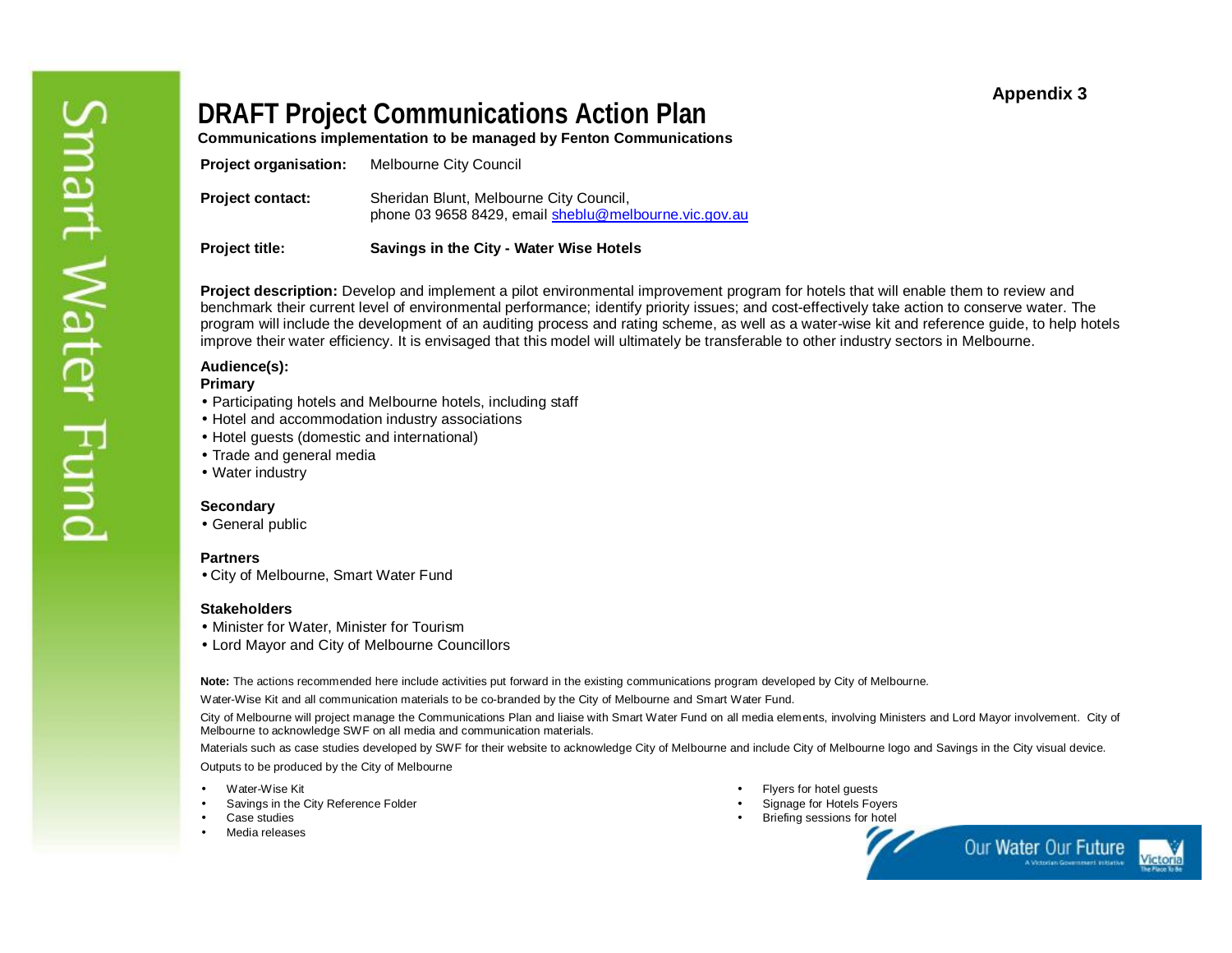**Communications implementation to be managed by Fenton Communications** 

**Milestone 1:** Distribution of water-wise kit to pilot hotels.

**Objective:** To raise awareness of the methods and tools available for hotels to reduce their water use and increase their reuse potential.

| Audience:                        | <b>Action:</b>                                                                                                                                                                                                                                                                                                                                                                                                                                                                                      | <b>Responsibility:</b>                                     | Timing:                    | Status:                                                                                                             |  |  |
|----------------------------------|-----------------------------------------------------------------------------------------------------------------------------------------------------------------------------------------------------------------------------------------------------------------------------------------------------------------------------------------------------------------------------------------------------------------------------------------------------------------------------------------------------|------------------------------------------------------------|----------------------------|---------------------------------------------------------------------------------------------------------------------|--|--|
| Participating hotels             | Produce the Water-Wise Kit for distribution to pilot hotels. This kit<br>$\bullet$<br>should include fact sheets on the program, targets and milestones,<br>ideas for promoting the program and changes to staff and guests, as<br>well as tools for participation and promotion. Also include a<br>backgrounder on the Smart Water Fund                                                                                                                                                            | CoM<br>$\bullet$<br>CoM<br>$\bullet$<br>CoM<br>$\bullet$   | May 2007                   | Water Wise Toolkit completed.<br>Smart Water Fund branded on kit.<br><b>Fact Sheet completed.</b>                   |  |  |
|                                  | Distribute Water-Wise Kit and host briefing sessions for Hotel Water-<br>$\bullet$<br>Wise project managers to explain the kit                                                                                                                                                                                                                                                                                                                                                                      |                                                            |                            | Water Wise Seminar - 29 May 07                                                                                      |  |  |
|                                  | Due to the timing of this milestone and the timing of the state election,<br>$\bullet$<br>it may not be possible to include ministers in this promotion.                                                                                                                                                                                                                                                                                                                                            |                                                            |                            |                                                                                                                     |  |  |
| Media                            | Target one hotel to participate in the media launch of the kit -<br>$\bullet$<br>preferably use a hotel already engaged in the waste reduction<br>strategy - and have a 'stunt' such as lining up a number of hotel<br>laundry bins to spatially indicate the potential water savings (for a<br>daily, weekly or monthly basis), and also provide results from earlier<br>participation in waste reduction strategies for additional emphasis.<br>Involve both Lord Mayor and Minister<br>$\bullet$ | CoM in<br>$\bullet$<br>partnership<br>with SWF             | Dec 2007 and on-<br>going  | Media for program includes:<br>the Age; Travel Black Board and<br><b>Travel Todav</b>                               |  |  |
| Staff at participating<br>hotels | Use email, staff newsletters, intranet sites, notice boards and staff<br>$\bullet$<br>meetings to promote arrival of the kit; its objectives, proposed<br>benefits, impact on work styles.                                                                                                                                                                                                                                                                                                          | Participating<br>$\bullet$<br>Hotels                       | From May 2007              | Many of the hotels have staff<br>training or induction that<br>incorporated the Toolkit.                            |  |  |
| Hotel guests                     | Develop a flyer or fact sheet for in-room distribution, highlighting the<br>$\bullet$<br>program, its benefits, achievements and how quests can help reduce<br>water during their stay.<br>Hotels to be responsible for ongoing printing requirements.<br>$\bullet$                                                                                                                                                                                                                                 | CoM<br>$\bullet$<br>CoM                                    | From March 2008            | Case Studies available for leading<br>hotels.<br>Some hotels have developed their<br>own signage.                   |  |  |
| Water industry                   | Draft an article for inclusion in the SWF newsletter<br>$\bullet$<br>Prepare a case study for inclusion on the SWF website<br>$\bullet$                                                                                                                                                                                                                                                                                                                                                             | SWF and FC<br>$\bullet$<br>SWF. FC and<br>$\bullet$<br>CoM | April 2008                 | <b>SWF newsletter article April 2008.</b><br>Case study completed but not on<br>website.                            |  |  |
| Industry<br>associations         | Distribute the Water-Wise Kit to key industry associations and<br>$\bullet$<br>supporters of Savings in the City program - HMAA and AHA<br>Draft an article for inclusion in HMAA Key News, AHA (Vic) and<br>Tourism Victoria newsletters                                                                                                                                                                                                                                                           | CoM<br>$\bullet$                                           | May 2007 and on-<br>going. | Distributed to AHA, HMAA, AAA<br>Tourism and others through<br>partnerships and meetings.<br>AHA article in Feb 07. |  |  |

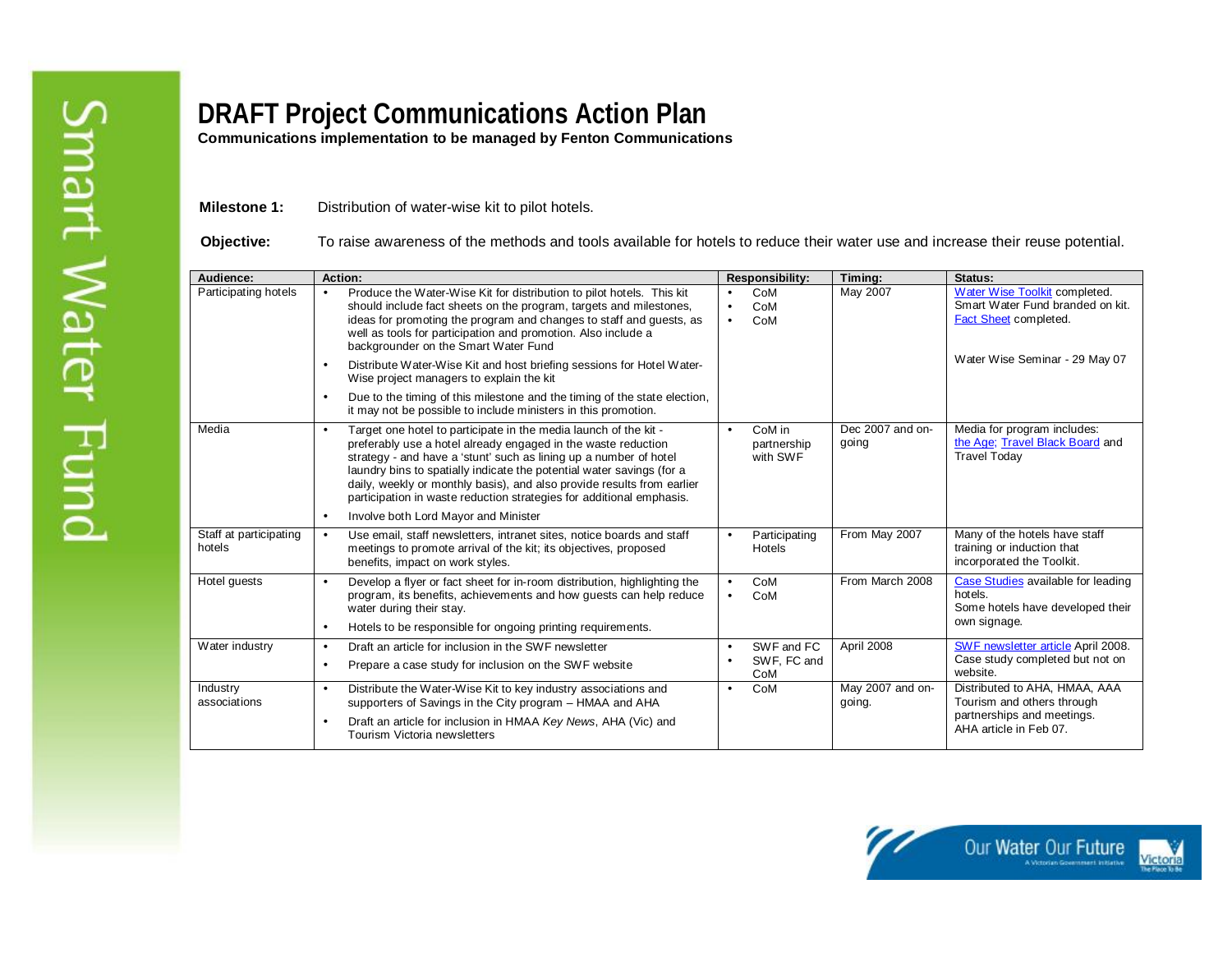**Communications implementation to be managed by Fenton Communications** 

**Milestone 2:** Develop progress report and evaluate program uptake and implementation

**Objective:** To identify key success stories of participants and promote program results to encourage wider participation by the hotel sector.

| Audience:                           | Action:        |                                                                                                                                                                                                                                                                   | Responsibility:<br>Timing:         |                                 |                            | <b>Status:</b>                                                                                                                                               |
|-------------------------------------|----------------|-------------------------------------------------------------------------------------------------------------------------------------------------------------------------------------------------------------------------------------------------------------------|------------------------------------|---------------------------------|----------------------------|--------------------------------------------------------------------------------------------------------------------------------------------------------------|
| Pilot hotels                        | $\bullet$<br>٠ | Develop a flyer to report water savings to be achieved<br>Draft 2 case studies of pilot hotels key success stories                                                                                                                                                | CoM<br>and on-going.<br>CoM<br>CoM |                                 | From May 2007              | A template has been developed<br>for hotels to report and recognise<br>their progress.                                                                       |
|                                     | $\bullet$      | Encourage participants to enter into relevant competitions and<br>awards to raise the profile of their environmental contribution to<br>industry and the community - HMAA, AHA, Tourism Victoria, National<br>Water Saver Awards (close 18 Oct) Melbourne Awards. |                                    |                                 |                            | Eight case studies have been<br>developed and are on website.                                                                                                |
|                                     |                |                                                                                                                                                                                                                                                                   |                                    | Informal<br>promotion by<br>CoM |                            | Hotels are advised and<br>encouraged to enter awards<br>through the quarterly newsletter.<br>Holiday on Flinders and Miami<br>Hotel are two winners to date. |
| Water industry                      | $\bullet$      | Draft an article for inclusion in the SWF newsletter and include case<br>studies on SWF website.                                                                                                                                                                  |                                    | SWF and FC                      | April 2008                 | <b>SWF newsletter article April 2008.</b><br>Case study completed but not on<br>website.                                                                     |
| Hotels and Industry<br>associations | $\bullet$      | Plan a Water-Wise program presentation for delivery at an<br>appropriate hotel association evente.g. an AHA-sponsored evening or<br>HMAA scheduled event. Promoting key results achieved so far by<br>Pilot Hotels.                                               |                                    | CoM and<br><b>SWF</b>           | May 2007 and on-<br>going. | Water Wise Hotel Seminar with<br>AHA and HMAA on 29 May 07.<br>Promotion through hotel industry                                                              |
|                                     |                | Promote via direct mail to hotels, associations and via CoM corporate<br>communication tools                                                                                                                                                                      |                                    |                                 |                            | groups and through quarterly<br>Savings in the City newsletter.                                                                                              |

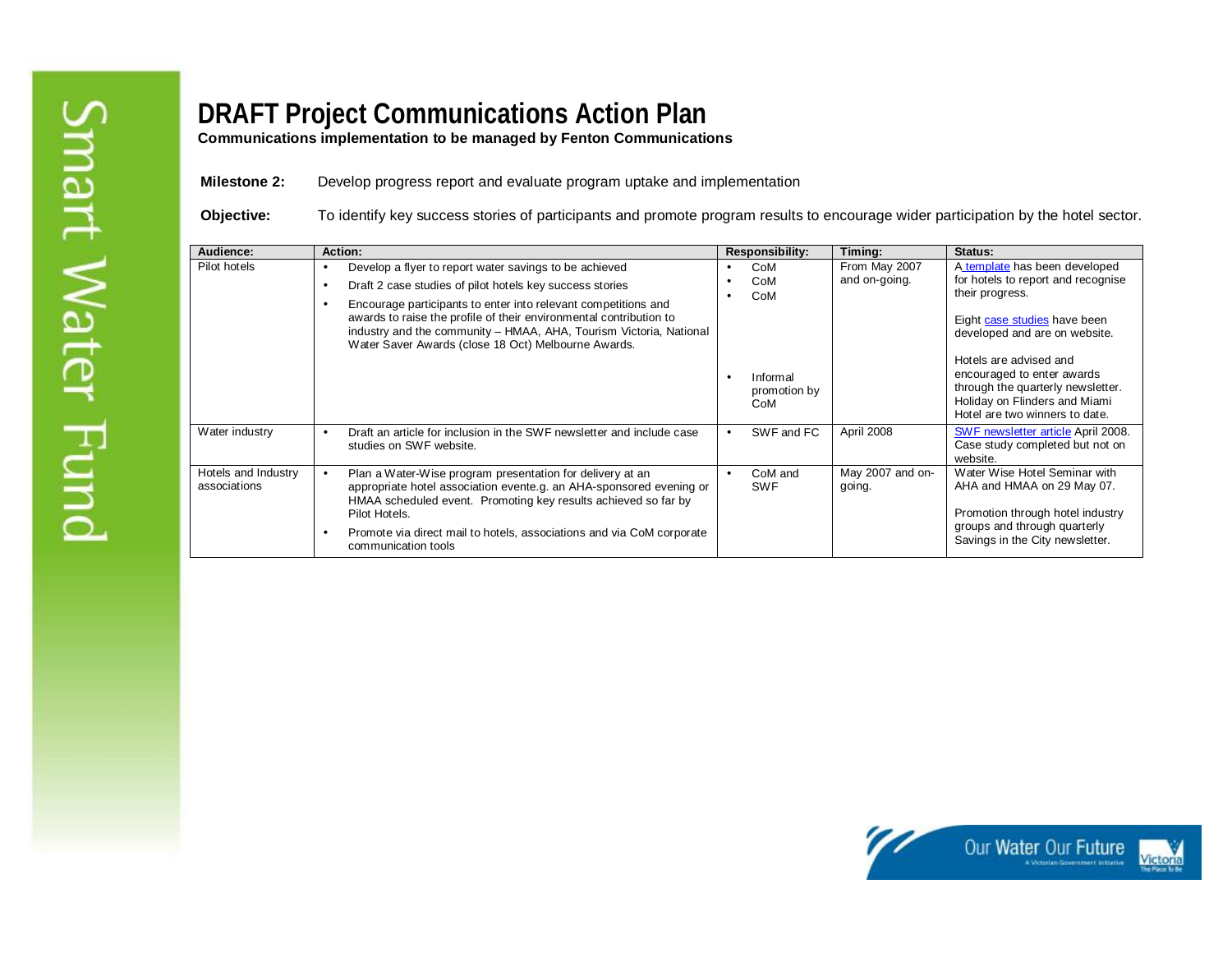**Communications implementation to be managed by Fenton Communications** 

**Milestone 3:** Enhance the uptake of water use reduction and increased reuse potential by Melbourne hotels.

**Objective:** To promote the program to encourage wider participation by Melbourne hotels.

| Audience:                           | Action:                                                                                                                                                                                                                                                                                                                        | <b>Responsibility:</b> | Timing:                                                                  | <b>Status:</b>                                                                                                       |
|-------------------------------------|--------------------------------------------------------------------------------------------------------------------------------------------------------------------------------------------------------------------------------------------------------------------------------------------------------------------------------|------------------------|--------------------------------------------------------------------------|----------------------------------------------------------------------------------------------------------------------|
| Hotels and industry<br>associations | Prepare and distribute a direct mail campaign Water-Wise Kit with<br>$\bullet$<br>case studies to all CBD hotels and associations in the CoM.                                                                                                                                                                                  | CoM<br>$\bullet$       | May 07 and on-<br>going.                                                 | Email, journal and newsletter<br>relied upon instead of direct mail.                                                 |
|                                     | Coincide the mail-out with World Water Day.<br>$\bullet$                                                                                                                                                                                                                                                                       |                        |                                                                          | Benefits, savings and tips in                                                                                        |
|                                     | Highlight benefits of participation, \$\$-savings, top tips and positive<br>$\bullet$<br>feedback from hotel staff to promote uptake.                                                                                                                                                                                          |                        |                                                                          | Toolkit, newsletters and case<br>studies.                                                                            |
|                                     | Follow-up with further presentation if required.<br>$\bullet$                                                                                                                                                                                                                                                                  |                        |                                                                          |                                                                                                                      |
|                                     | Promote via CoM corporate communication tools<br>$\bullet$                                                                                                                                                                                                                                                                     |                        |                                                                          | Promoted through CoM corporate<br>tools including website and CoM<br>Business news.                                  |
| Hotel sector                        | Use a Water Awareness day or week to promote stories of interest to<br>$\bullet$<br>the media – key results of program, and how hotels can join the<br>program.                                                                                                                                                                | CoM<br>$\bullet$       | World Water Day -<br>22 March 2007<br>National Water<br><b>Week 2007</b> | National Water Week included a<br>hotel story on Oct 07.                                                             |
| General public                      | Promote via CoM website and corporate communication tools, listing<br>$\bullet$<br>in Greenpages, Water Awareness Day/Week                                                                                                                                                                                                     | CoM<br>$\bullet$       | Ongoing                                                                  | Promoted through CoM corporate<br>tools including website and CoM<br>Business news.                                  |
| Industry and trade                  | Lobby for reduction of regulatory barriers to the program. Identify<br>$\bullet$<br>those barriers within council and, if feasible, promote removal of<br>these barriers and intent to work with state and federal government to<br>remove barriers at those levels. Communicate to industry progress<br>via industry meetings | CoM<br>$\bullet$       | On-going                                                                 | On-going commitment of City of<br>Melbourne to lobby for structural<br>improvements that allow for water<br>savings. |
|                                     | Draft media release and article for relevant trade press to promote<br>$\bullet$<br>success or progress.                                                                                                                                                                                                                       |                        |                                                                          | No media release on this issue.                                                                                      |